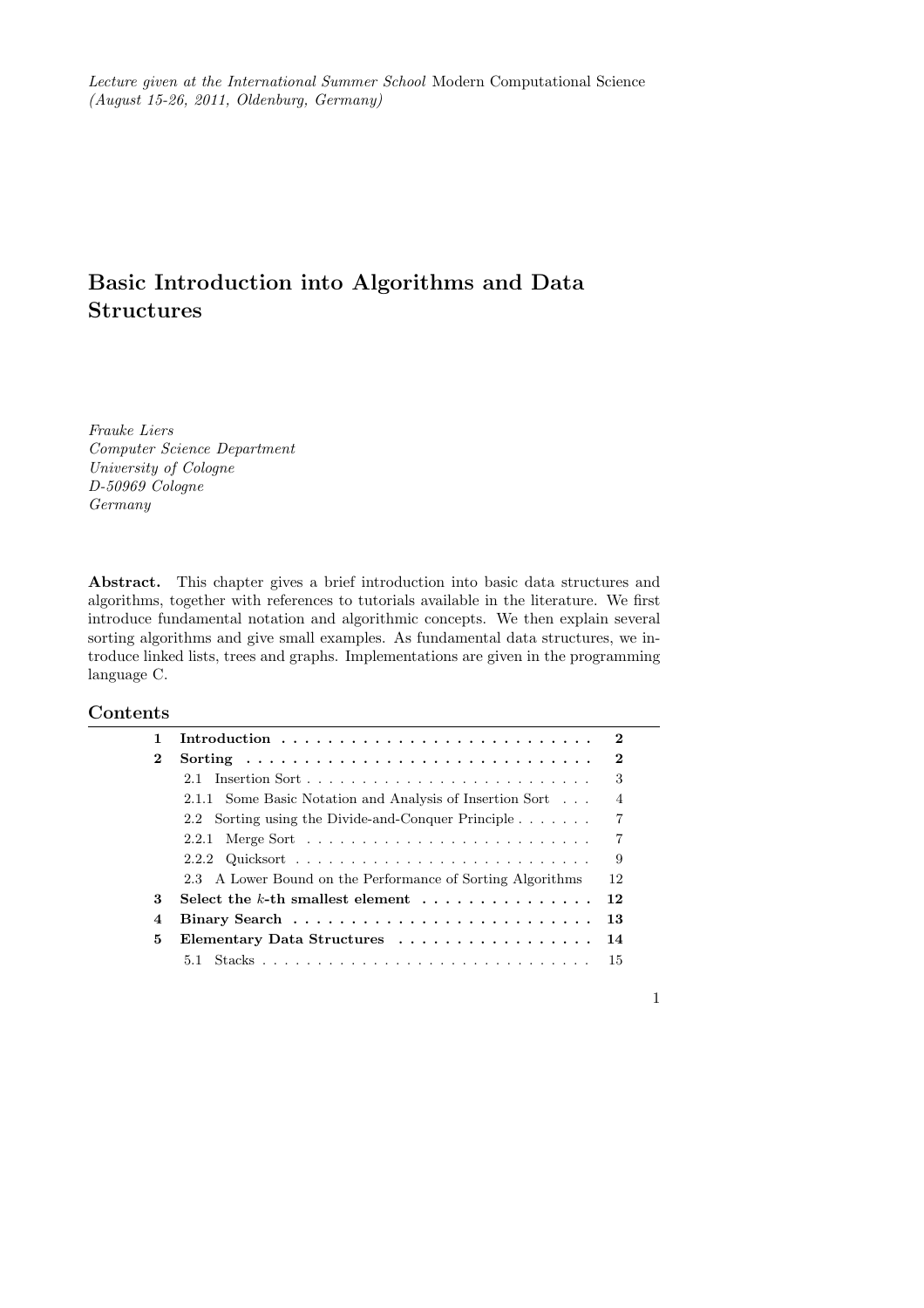| 5.3 Graphs, Trees, and Binary Search Trees 18 |  |
|-----------------------------------------------|--|
|                                               |  |
|                                               |  |

### 1 Introduction

This chapter is meant as a basic introduction into elementary algorithmic principles and data structures used in computer science. In the latter field, the focus is on processing information in a systematic and often automatized way. One goal in the design of solution methods (*algorithms*) is about making efficient use of hardware resources such as computing time and memory. It is true that hardware development is very fast; the processors' speed increases rapidly. Furthermore, memory has become cheap. One could therefore ask why it is still necessary to study how these resources can be used efficiently. The answer is simple: Despite this rapid development, computer speed and memory are still limited. Due to the fact that the increase in available data is even more rapid than the hardware development and for some complex applications, we need to make efficient use of the resources.

In this introductory chapter about algorithms and data structures, we cannot cover more than some elementary principles of algorithms and some of the relevant data structures. This chapter cannot replace a self-study of one of the famous textbooks that are especially written as tutorials for beginners in this field. Many very wellwritten tutorials exist. Here, we only want to mention a few of them specifically. The excellent book 'Introduction to Algorithms' [5] covers in detail the foundations of algorithms and data structures. One should also look into the famous textbook 'The art of computer programming, Volume 3: Sorting and Searching'[7] written by Donald Knuth and into 'Algorithms in C'[8]. We warmly recommend these and other textbooks to the reader.

First, of course, we need to explain what an *algorithm* is. Loosely and not very formally speaking, an algorithm is a method that performs a finite list of instructions that are well-defined. A *program* is a specific formulation of an abstract algorithm. Usually, it is written in a programming language and uses certain data structures. Usually, it takes a certain specification of the problem as input and runs an algorithm for determining a solution.

# 2 Sorting

Sorting is a fundamental task that needs to be performed as subroutine in many computer programs. Sorting also serves as an introductory problem that computer science students usually study in their first year. As *input*, we are given a sequence of n natural numbers  $\langle a_1, a_2, \ldots, a_n \rangle$  that are not necessarily all pairwise different. As an *output*, we want to receive a permutation (reordering)  $\langle a'_1, a'_2, \ldots, a'_n \rangle$  of the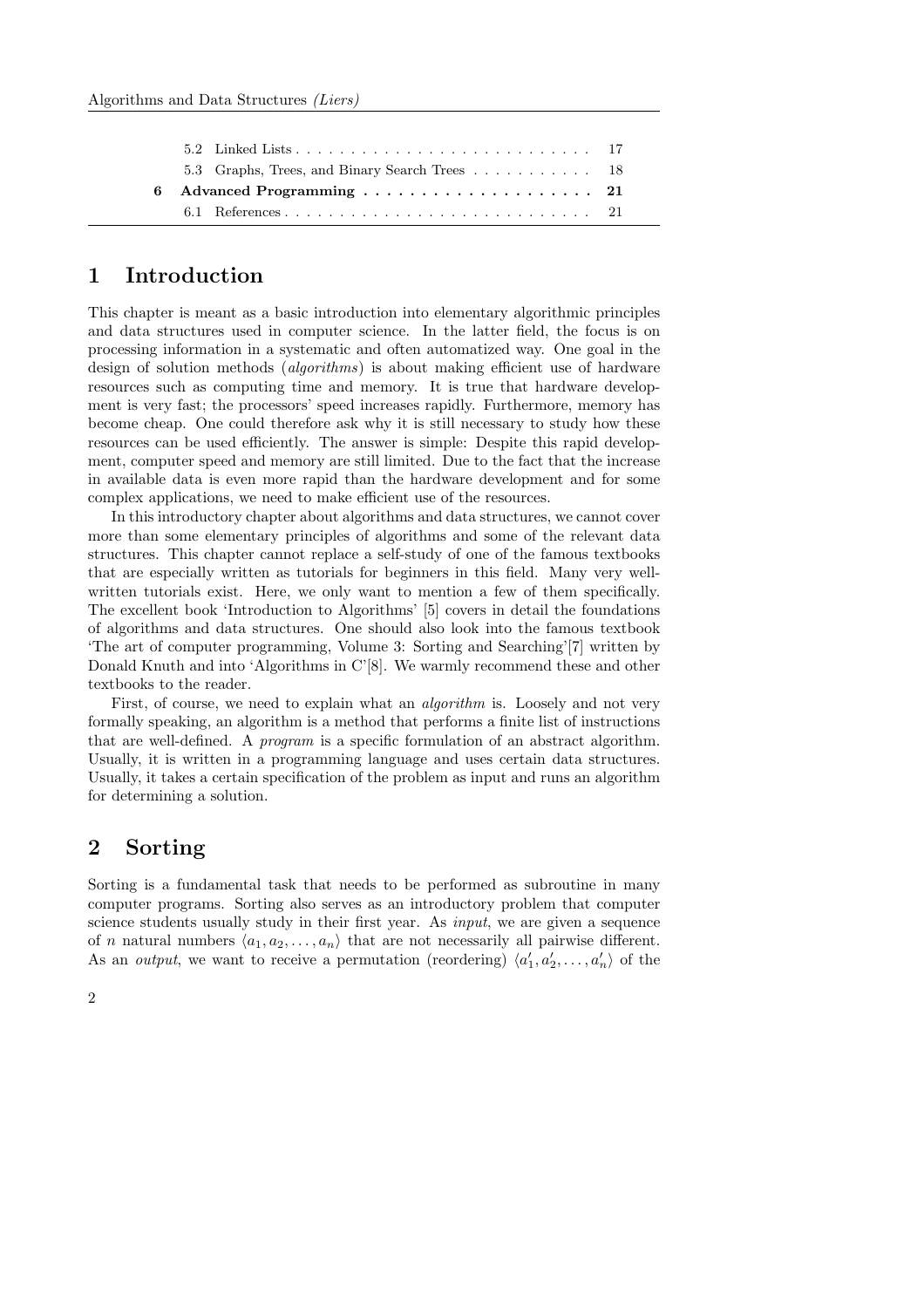numbers such that  $a'_1 \leq a'_2 \leq \ldots \leq a'_n$ . In principle, there are n! many permutations of n elements. Of course, this number grows quickly already for small values of  $n$  such that we need effective methods that can quickly determine a sorted sequence. Some methods will be introduced in the following. In general, all input that is necessary for the method to determine a solution is called an *instance*. In our case, it is a specific series of numbers that needs to be sorted. For example, suppose we want to sort the instance  $(9, 2, 4, 11, 5)$ . The latter is given as input to a sorting algorithm. The output is  $\langle 2, 4, 5, 9, 11 \rangle$ . An algorithm is called *correct* if it stops (*terminates*) for all instances with a correct solution. Then the algorithm *solves* the problem. Depending on the application, different algorithms are suited best. For example, the choice of sorting algorithm depends on the size of the instance, whether the instance is partially sorted, whether the whole sequence can be stored in main memory, and so on.

#### 2.1 Insertion Sort

Our first sorting algorithm is called *insertion sort*. To motivate the algorithm, let us describe how in a card player usually orders a deck of cards. Suppose the cards that are already on the hand are sorted in increasing order from left to right when a new card is taken. In order to determine the "slot" where the new card has to be inserted, the player starts scanning the cards from right to left. As long as not all cards have yet been scanned and the value of the new card is strictly smaller than the currently scanned card, the new card has to be inserted into some slot further left. Therefore, the currently scanned card has to be shifted a bit, say one slot, to the right in order to reserve some space for the new card. When this procedure stops, the player inserts the new card into the reserved space. Even in case the procedure stops because all cards have been shifted one slot to the right, it is correct to insert the new card at the leftmost reserved slot because the new card has smallest value among all cards on the hand. The procedure is repeated for the next card and continued until all cards are on the hand. Next, suppose we want to formally write down an algorithm that formalizes this insertion-sort strategy of the card player. To this end, we store n numbers that have to be sorted in an array A with entries  $A[1] \dots A[n]$ . At first, the already sorted sequence consists only of one element, namely  $A[1]$ . In iteration j, we want to insert the key  $A[j]$  into the sorted elements  $A[1] \ldots A[j-1]$ . We set the value of index i to j − 1. While it holds that  $A[i] > A[j]$  and  $i > 0$ , we shift the entry of  $A[i]$  to entry  $A[i+1]$  and decrease i by one. Then we insert the key in the array at index  $i + 1$ . The corresponding implementation of *insertion sort* in the programming language C is given below. For ease of presentation, for a sequence with  $n$  elements, we allocate an array of size  $n+1$  and store the elements into  $A[1], \ldots, A[n]$ . Position 0 is never used. The main() function first reads in  $n$  (line 7). In lines 8–12, memory is allocated for the array A and the numbers are stored. The following line calls insertion sort. Finally, the sorted sequence is printed.

```
1#include <stdio.h>
2#include <stdlib.h>
3void insertion_sort();
```

```
3
```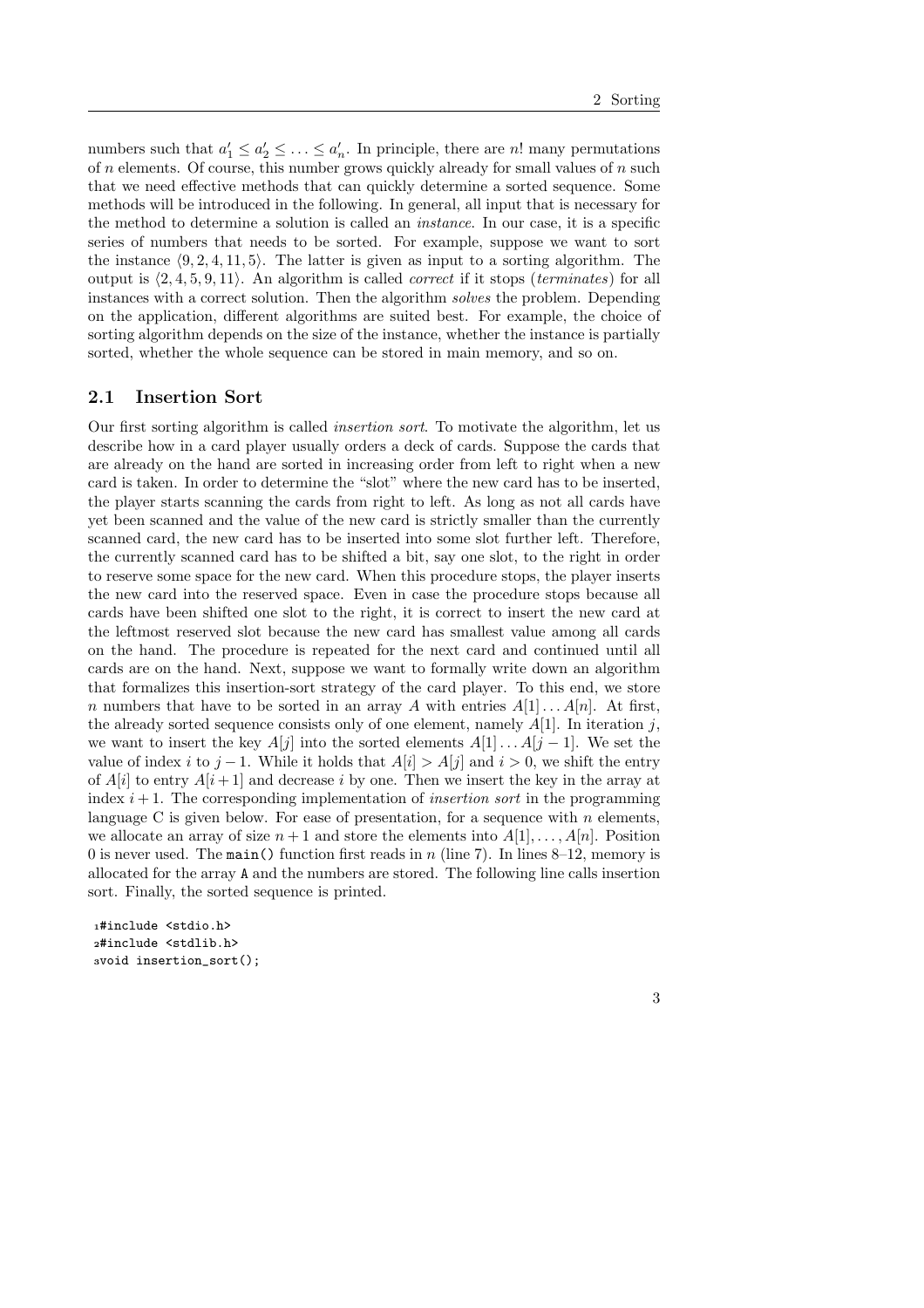```
4main()5{
6 int i, j, n;
7 int *A;
8 scanf("%d",&n);
9 \text{ A} = (\text{int}*) \text{ malloc}((n+1)*sizeof(int));10 for (i = 1; i \le n; i++) {
11 scanf("%d",&j);
12 \qquad A[i] = j;13 }
14 insertion_sort(A,n);
15 for (i = 1; i \le n; i++) printf("%5d", A[i]);
16 printf("\n");
17}
```
The implementation of insertion sort is given next. As parameters, it has the array A and its length n. In the for-loop in line 4, the j-th element of the sequence is inserted in the correct position that is determined by the while-loop. In the latter we compare the element to be inserted (key) from 'right' to 'left' with each element from the sorted subsequence stored in  $A[1], \ldots, A[j-1]$ . If key is smaller, it has to be insert further left. Therefore, we move A[i] one position to the right in line 9 and decrease i by one in line 10. If the while-loop stops, key is inserted.

```
1void insertion_sort(int* A, int n)
2{
3 int i,j,key;
4 for (i = 2; j \le n; j++) {
s key = A[j];6 /* insert A[j] into the sorted sequence A[1\ldots j-1] */
7 \quad i = j - 1;s while ((i > 0) & (A[i] > key)) {
9 A[i+1] = A[i];10 i--;
11 }
12 \qquad A[i+1] = \text{key};13 }
14}
```
#### 2.1.1 Some Basic Notation and Analysis of Insertion Sort

For studying the resource-usage of insertion sort, we need to take into account that some memory is necessary for storing array A. In the following, we focus on analyzing the running time of the presented algorithms as this is the bottleneck for sorting. In order to be able to analyze the resources, we make some simplifying assumptions. We use the model of a 'random access machine' (RAM) in which we have one processor and all data are contained in main memory. Each memory access takes the same amount of time. For analyzing the running time, we count the number of primitive operations,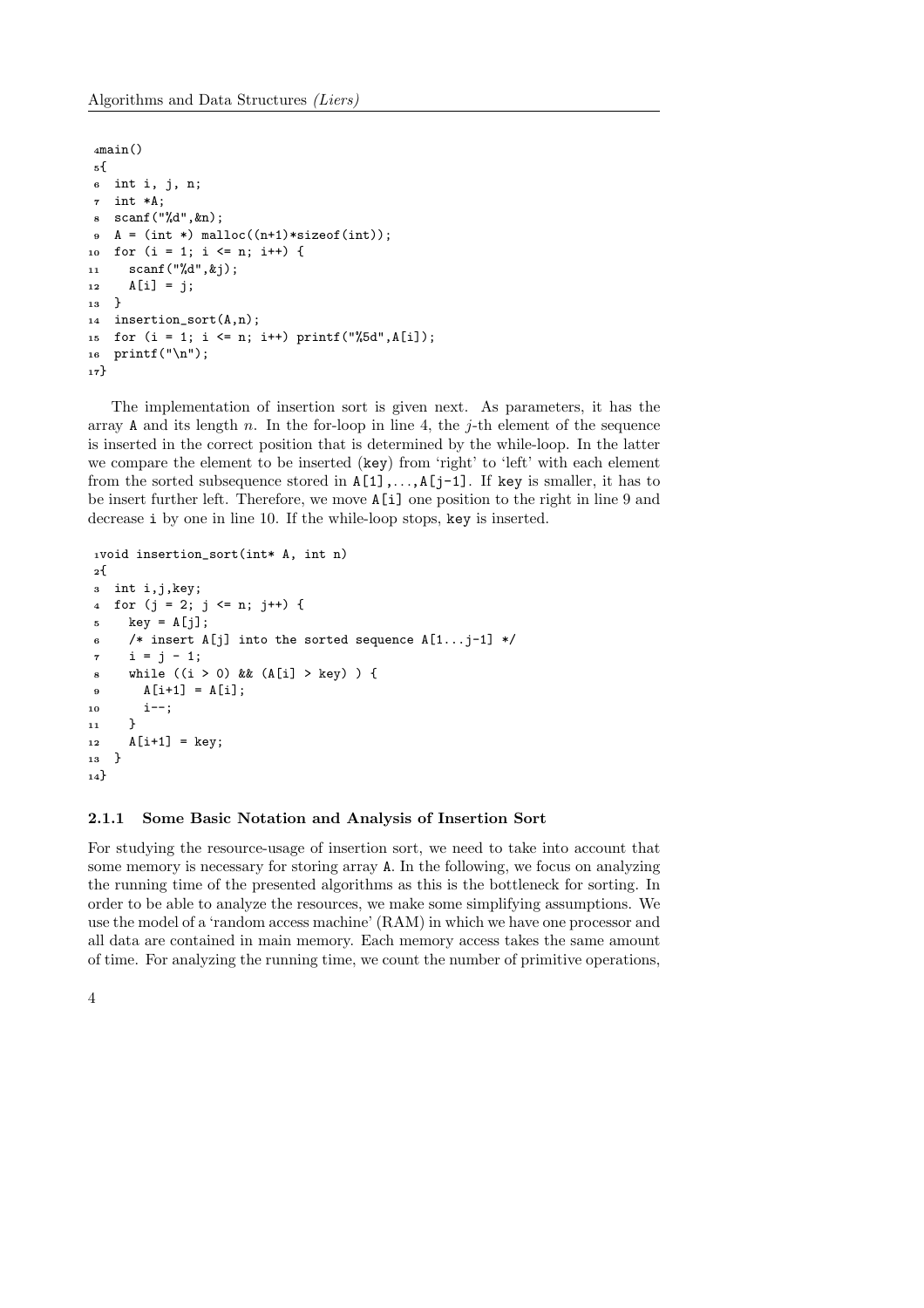such arithmetic and logical operations. We assume that such basic operations all need the same constant time.

Example: Insertion Sort

|                         |                | $\begin{pmatrix} 2 & 3 & 6 \end{pmatrix}$ |                                                                  | $\overline{1}$                    | $\overline{4}$           |
|-------------------------|----------------|-------------------------------------------|------------------------------------------------------------------|-----------------------------------|--------------------------|
| $\sqrt{2}$              | $\frac{5}{1}$  |                                           | $\begin{array}{cccc} \textcircled{3} & 6 & 1 & 4 \\ \end{array}$ |                                   |                          |
| $\overline{\mathbf{c}}$ | 3 <sup>1</sup> | $\sqrt{5}$                                | $\begin{pmatrix} 6 & 1 & 4 \end{pmatrix}$                        |                                   |                          |
|                         | 3              | $\overline{5}$                            | $6\,$                                                            | $\bigcirc \!\! \! \! \! \bigcirc$ | $\overline{\mathcal{L}}$ |
| 1                       | $\overline{2}$ | 3 <sup>7</sup>                            | $5^{\circ}$                                                      | $\sqrt{6}$                        | $\mathcal{L}$            |
| 1                       | $\overline{2}$ | 3                                         | 4                                                                | 5                                 | 6                        |

Figure 1: Insertion sort for the sequence  $\langle 5, 2, 3, 6, 1, 4 \rangle$ .

Intuitively, sorting 100 numbers takes longer than only 10 numbers. Therefore, the running time is given as a function of the size of the input  $(n \text{ here})$ . Furthermore, for sequences of equal length, sorting 'almost sorted' sequences should be faster than 'unsorted' ones. Often, the so-called *worst case* running time of an algorithm is studied as a function of the size of the input. The worst-case running time is the largest possible running times for an instance of a certain size and yields an upper bound for the running time of an arbitrary instance of the same size. It is not clear beforehand whether the 'worst case' appears 'often' in practice or only represents some 'unrealistic', artificially constructed situation. For some applications, the worst case appears regularly, for example when searching for a non-existing entry in a database. For some algorithms, it is also possible to analyze the *average case* running time which is the average over the time for *all* instances of the same size. Some algorithms have a considerably better performance in the average than in the worst case, some others do not. Often, however, it is difficult to answer the question what an 'average instance' should be, and worst-case analyses are easier to perform. We now examine the question whether the worst-case running time of insertion sort grows linearly, or quadratically, or maybe even exponentially in  $n$ . First, suppose we are given a sequence of  $n$  numbers, what constitutes the worst case for insertion sort? Clearly, most work needs to be done when the instance is sorted, but in *decreasing* instead of in *increasing* order. In this case, in each iteration the condition  $A[i] > key$  is always satisfied and the while-loop only stops because the value of  $i$  drops to zero. Therefore, for  $j = 2$  one assignment  $A[i+1] = A[i]$  has to be performed. For  $j = 3$ , two of these assignments have to be done, and so on, until for  $j = n - 1$  we have to perform  $n - 2$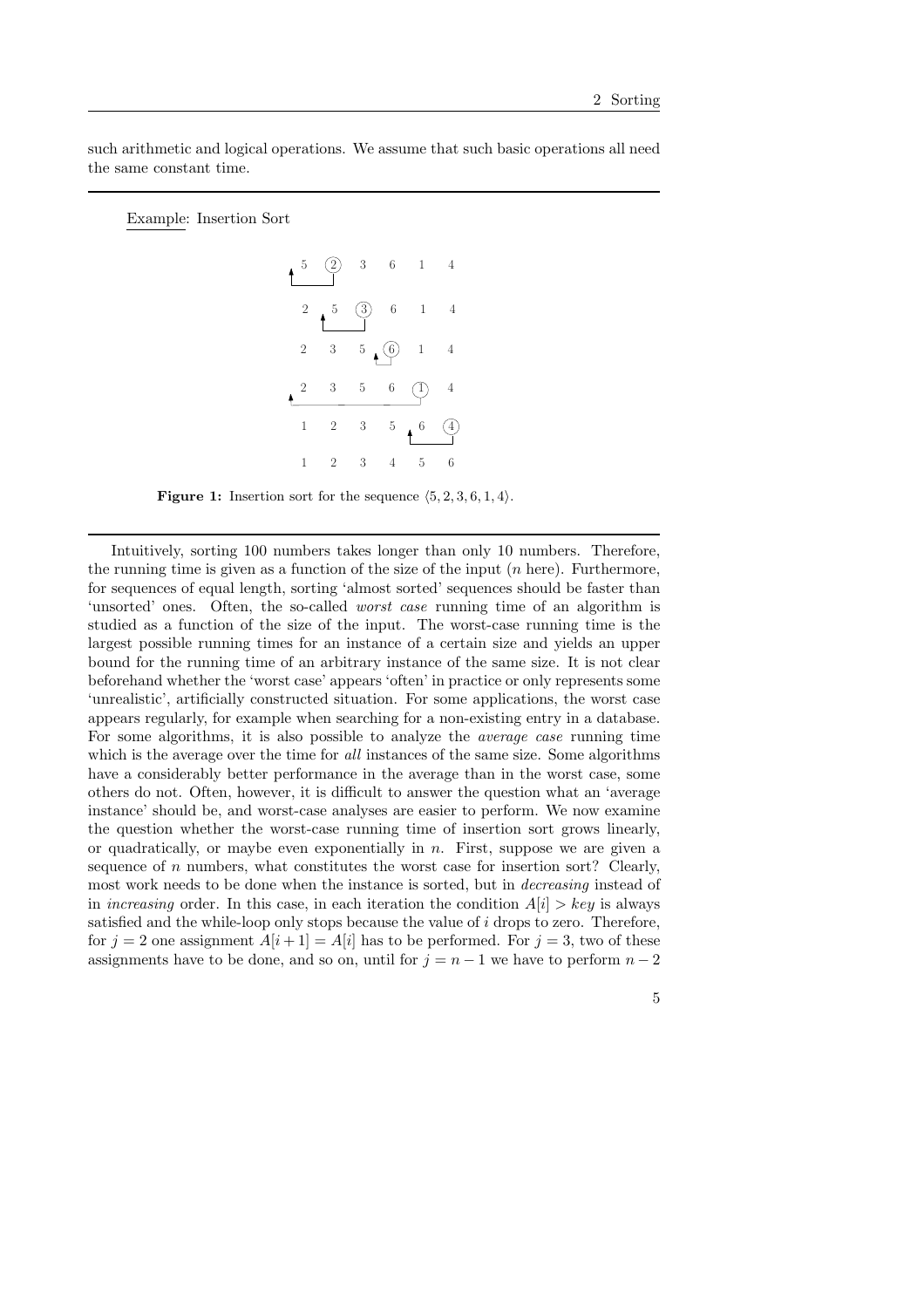

Figure 2: This schematic picture visualizes the characteristic behavior of two functions  $f(x)$ ,  $q(x)$  for which  $f(x) = \Theta(q(x))$ .

assignments. In total, these are  $\sum_{j=1}^{n-2} j = \frac{(n-1)(n-2)}{2}$  many assignments, which are quadratically many. <sup>1</sup>

Usually, a simplified notation is used for the analysis of algorithms. As often only the characteristic asymptotic behavior of the running time matters, constants and terms of lower order are skipped. More specifially, if the value of a function  $q(n)$  is at least as large as the value of a function  $f(n)$  for all  $n \geq n_0$  with a fixed  $n_0 \in \mathbb{N}$ , then  $g(n)$  yields asymptotically an upper bound for  $f(n)$ , and we write  $f = O(g)$ . The worst-case running time for insertion sort thus is  $O(n^2)$ . Similarly, asymptotic lower bounds are defined and denoted by  $\Omega$ . If  $f = O(q)$ , it is  $q = \Omega(f)$ . If a function asymptotically yields a lower as well as an upper bound, the notation  $\Theta$  is used.

More formally, let  $g : \mathbb{N}_0 \to \mathbb{N}_0$  be a function. We define

$$
\Theta(g(n)) := \{ f(n) | (\exists c_1, c_2, n_0 > 0) (\forall n \ge n_0) : 0 \le c_1 g(n) \le f(n) \le c_2 g(n) \}
$$
  

$$
O(g(n)) := \{ f(n) | (\exists c, n_0 > 0) (\forall n \ge n_0) : 0 \le f(n) \le c g(n) \}
$$

$$
\Omega(g(n)) := \{ f(n) | (\exists c, n_0 > 0) (\forall n \ge n_0) : 0 \le cg(n) \le f(n) \}
$$

In Figure 2, we show the characteristic behavior of two functions for which there exists constants  $c_1, c_2$  such that  $f(x) = \Theta(g(x)).$ 

Example: Asymptotic Behavior

Using induction, for example, one can prove that  $10n \log n = O(n^2)$  and vice versa  $n^2 = \Omega(n \log n)$ . For  $a, b, c \in \mathbb{R}$ , it is  $an^2 + bn + c = \Theta(n^2)$ .

In principle, one has to take into account that the O-notation can hide large constants and terms of second order. Although it is true that the leading term determines the asymptotic behavior, it is possible that in practice an algorithm with

 $^{\rm 1}$  BTW: What kind of instance constitutes the best case for insertion sort?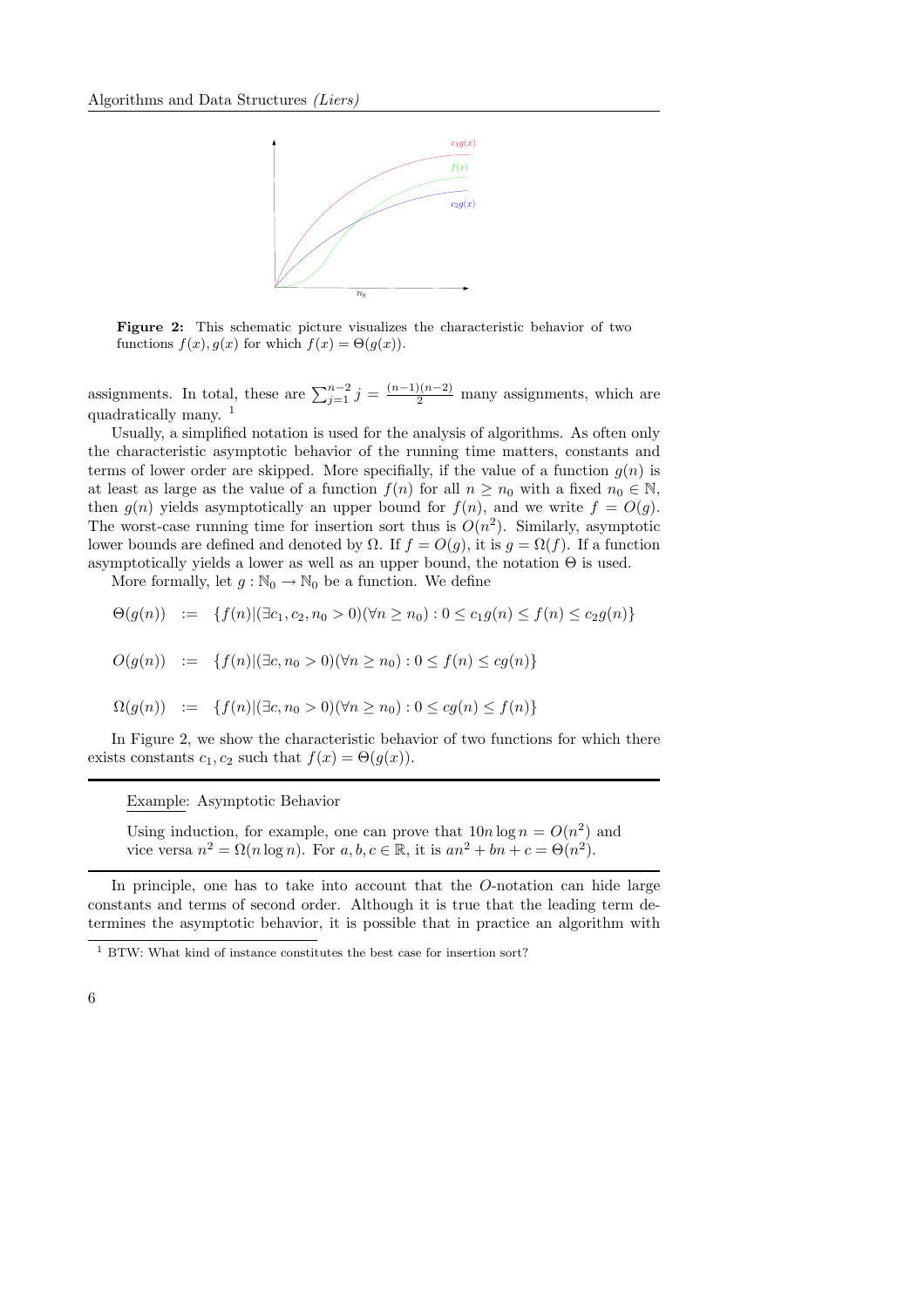slightly larger asymptotic running time performs better than another algorithm with better O-behavior.

It turns out that also the average-case running time of insertion sort is  $O(n^2)$ . We will see later that sorting algorithms with worst-case running time bounded by  $O(n \log n)$  exists. For large instances, they show better performance than insertion sort. However, insertion sort can easily be implemented and for small instances is very fast in practice.

### 2.2 Sorting using the Divide-and-Conquer Principle

A general algorithmic principle that can be applied for sorting consists in *divide and conquer*. Loosely speaking, this approach consists in *dividing* the problem into subproblems of the same kind, *conquering* the subproblems by recursive solution or direct solution if they are small enough, and finally *combining* the solutions of the subproblems to one for the original problem.

#### 2.2.1 Merge Sort

The well-known merge sort algorithm specifies the divide and conquer principle as follows. When merge sort is called for array  $A$  that stores a sequence of  $n$  numbers, it is divided into two sequences of equal length. The same merge sort algorithm is then called recursively for these two shorter sequences. For arrays of length one, nothing has to be done. The sorted subsequences are then merged in a zip-fastener manner which results in a sorted sequence of length equal to the sum of the lengths of the subsequences. An example implementation in C is given in the following. The main function is similar to the one for insertion sort and is omitted here. The constant infinity is defined to be a large number. Then,  $merge\_sort(A,1,n)$  is the call for sorting an array A with  $n$  elements. In the following merge sort implementation, recursive calls to merge sort are performed for subsequences A[p],... , A[r]. In line 5, the position q of the middle element of the sequence is determined. merge sort is called for the two sequences  $A[p], \ldots, A[q]$  and  $A[q+1], \ldots, A[r]$ .

```
1void merge_sort(int* A, int p, int r)
2^{5}3 int q;
4 if (p < r) {
5 \t q = p + ((r - p) / 2);6 merge_sort(A, p, q);
\tau merge_sort(A, q + 1,r);
8 merge(A, p, q, r);
9 }
10}
```
In the following, the merge of two sequences  $A[p]$ ,..., $A[q]$  and  $A[q+1]$ ,..., $A[r]$ is implemented. To this end, an additional array B is allocated in which the merged sequence is stored. Denote by ai and aj the currently considered elements of each of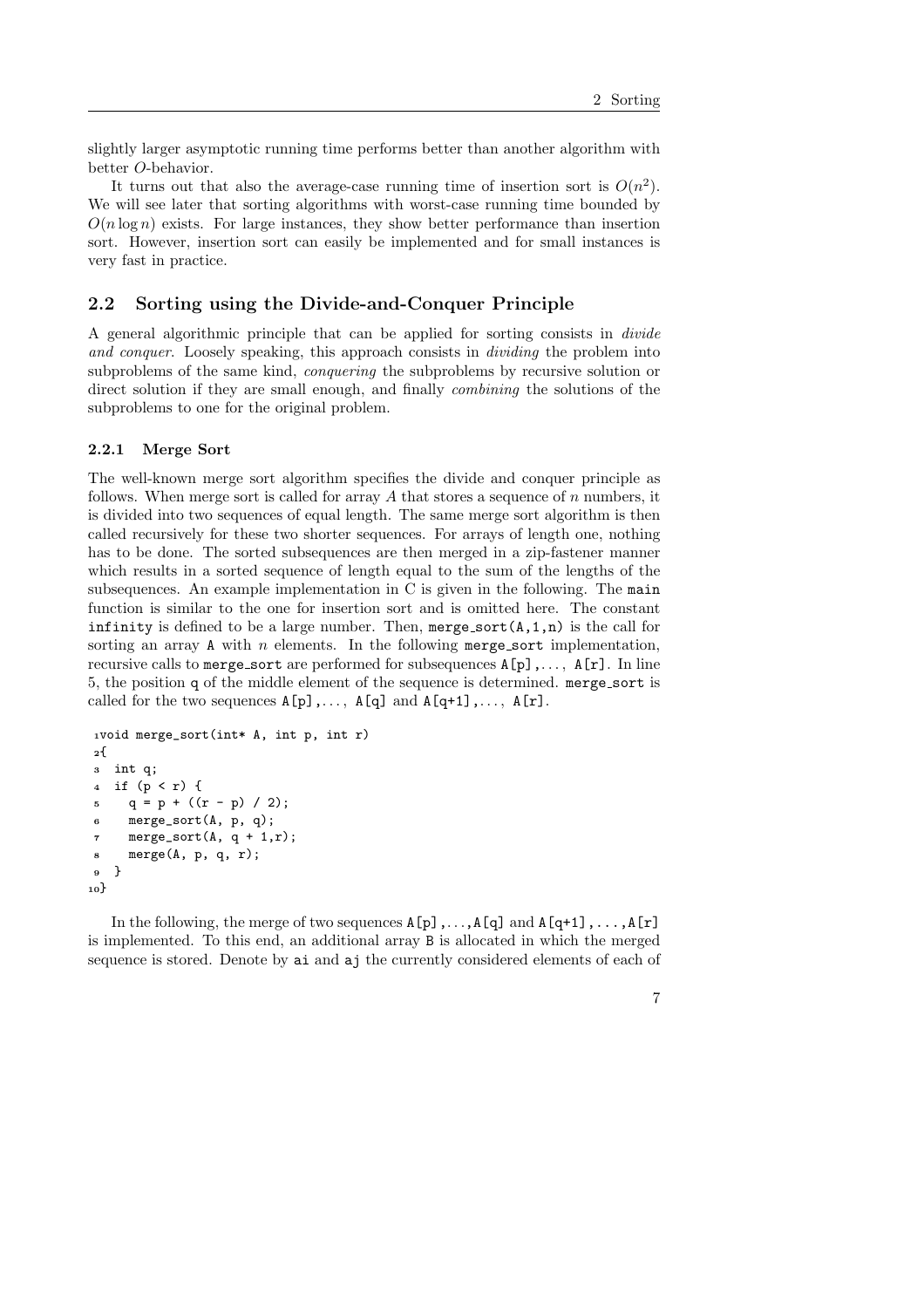the sequences that need to be merged in a zip-fastener manner. Always the smaller of ai and aj is stored into B (lines 12 and 17). If an element from a subsequence is inserted into B, its subsequent element is copied into ai (aj, resp.) (lines 14 and 19). The merged sequence B is finally copied into array A in line 22.

```
1void merge(int* A, int p, int q, int r)
2{
3 int i, j, k, ai, aj;
\alpha int *B:
5 B = (int * ) <math>malloc((r - p + 2) * sizeof(int));</math>6 i = p;
7 \text{ } j = q + 1;s ai = A[i];
9 aj = A[j];
10 for (k = 1; k \le r - p + 1; k++) {
11 if (ai < aj) {
12 B[k] = ai;
13 i++;
14 if (i \leq q) ai = A[i]; else ai = infinity;
15 - \lambda16 else {
17 B[k] = ai;
18 1+1;
19 if (j \le r) aj = A[j]; else aj = infinity;
20 }
21 }
22 for (k = p; k \le r; k++) A[k] = B[k-p+1];23 free(B);
24}
```
Mergesort is well suited for sorting massive amounts of data that do not fit into main memory. Subsequences that do fit into main memory are sorted first and then merged only in the end. It is therefore called an *external* sorting algorithm.

Without going into a high level of detail, let us analyze the worst-case running time of merge sort. Suppose it is some function  $T(n)$ . For ease of presentation, we assume that *n* is a power of two, i.e., there exists  $r \in \mathbb{N}$  such that  $n = 2^r$ . We note that the middle of the subsequence can be determined in constant time. We then need to sort two subsequences of size  $\frac{n}{2}$  which takes time  $2T(\frac{n}{2})$ . Due to the for-loop in merge(), merging two subsequences of lengths  $\frac{n}{2}$  takes time  $\Theta(n)$ . In total, the function  $T(n)$  to be determined needs to satisfy the recurrence

$$
T(n) = \begin{cases} \Theta(1), & \text{for } n = 1\\ 2T\left(\frac{n}{2}\right) + \Theta(n), & \text{for } n > 1 \end{cases}
$$

It can be shown that the recurrence is solved by  $T(n) = \Theta(n \log_2 n)$ . (As a test, insert this function into the recurrence...) Thus, the worst-case running time  $O(n \log n)$ of merge sort is better than the quadratic worst-case running time of insertion sort.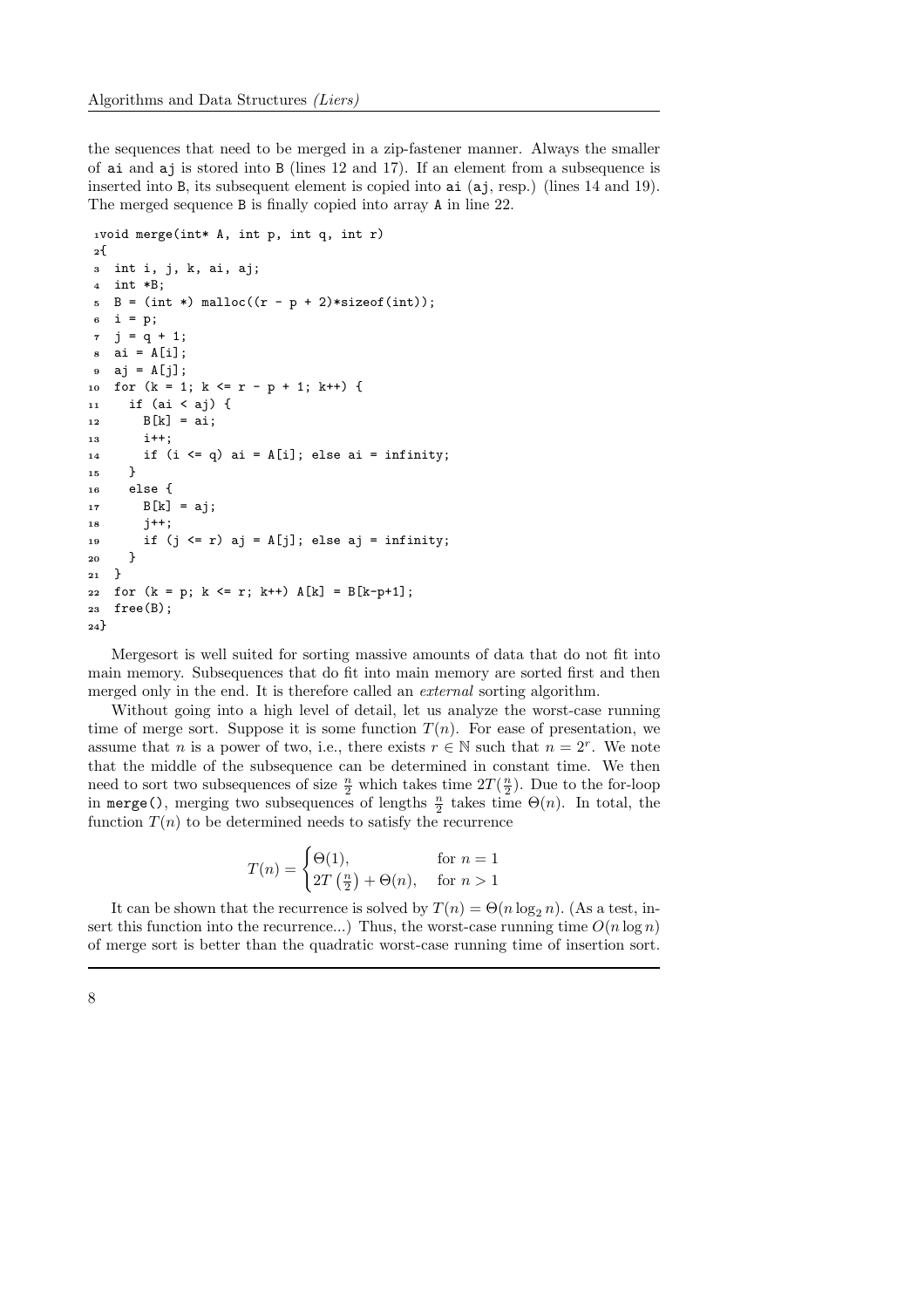

Figure 3: Sorting a sequence of numbers with mergesort.

#### Example: Merge Sort

Suppose we want to sort the instance  $\langle 1, 7, 9, 2, 4, 8, 3, 5 \rangle$  with merge sort. First, the recursive calls to the function merge sort continues dividing the sequence in the middle into subsequences until the subsequences only contain one element. This is visualized in the top of Figure 3 by a topdown procedure. Then merge always merges subsequences into a larger sorted sequence in a zip-fastener manner. This is as well visualized on the bottom of Figure 3.

Instead of sorting numbers only, we can easily extend whatever we have said until now to more general sorting tasks in which we are given n data records  $s_1, s_2, \ldots, s_n$ with keys  $k_1, k_2, \ldots, k_n$ . An ordering relation ' $\leq$ ' is defined on the keys and we need to find a permutation of the data such that the permuted data is sorted according to the ordering relation, as we discuss next. For example, a record could consist of a name of a person together with a telephone number. The task could be to sort the records alphabetically. The keys are the people's names, and the alphabetical order is the ordering relation.

### 2.2.2 Quicksort

Quicksort is another divide-and-conquer sorting algorithm that is widely used in practice. For a sequence with length at most one, nothing is done. Otherwise, we take a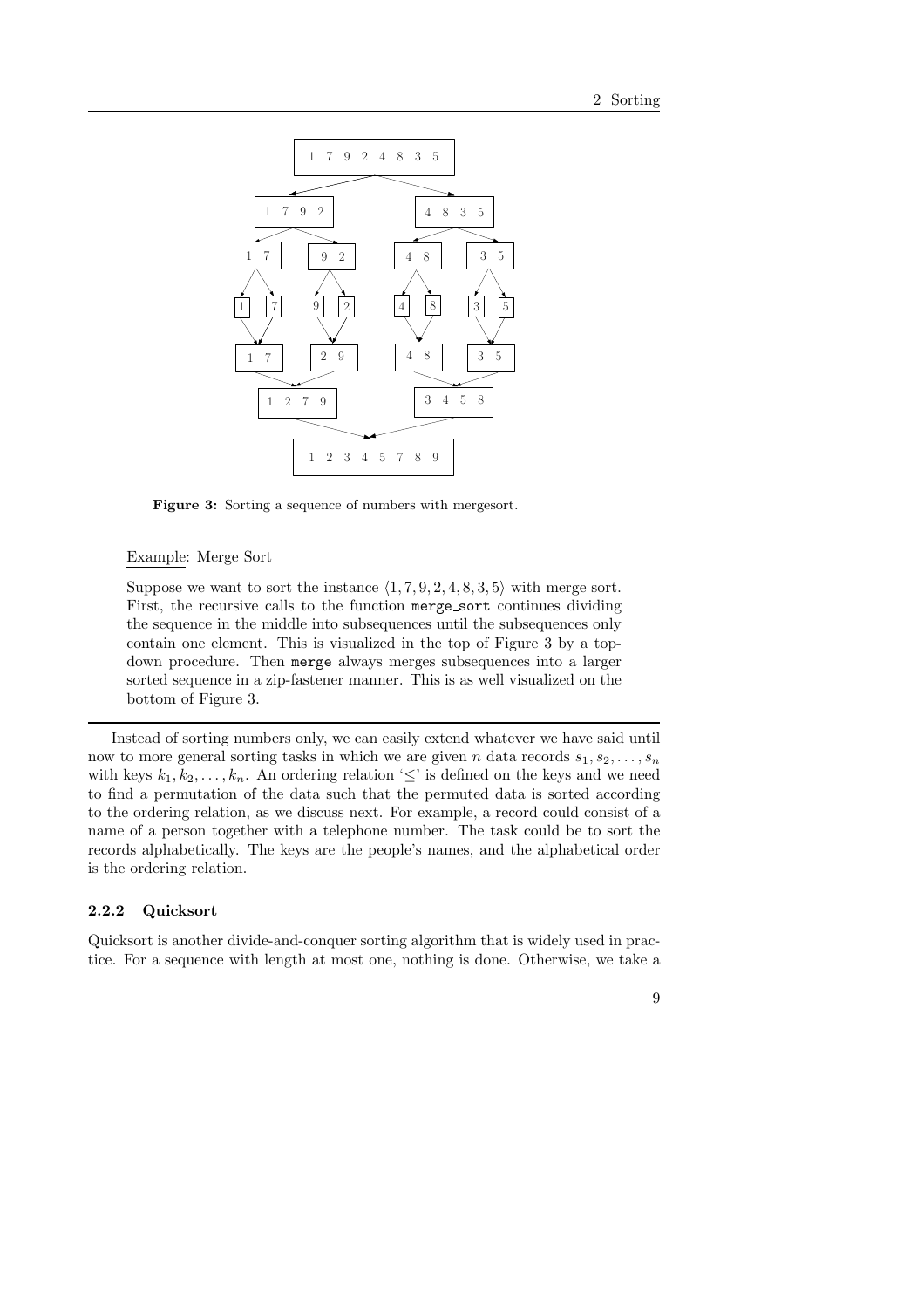specific element a<sup>i</sup> from the sequence, the so-called *pivot* element. Let us postpone for the moment a discussion how such a pivot should be chosen. We aim at finding the correct position for  $a_i$ . To this end, we start from the left and search for an element  $a_k$  in the subsequence left of  $a_i$  that is larger than  $a_i$ . As we want to sort in increasing order, the position of  $a_k$  is wrong. Similarly, we start from the right and search for an element  $a_l$  in the subsequence right of  $a_i$  that is smaller than  $a_i$ . Elements  $a_l$  and  $a_k$ then exchange their positions. If only one such element is found, it is exchanged with  $a_i$ . This is the only case in which  $a_i$  may change its position. Note that  $a_i$  will still be the pivot. This procedure is continued until no further elements need to be exchanged. Then  $a_i$  is at the correct position, say t, because all elements in the subsequence to its left are not larger and all elements in the subsequence to its right are not smaller than  $a_i$ . This is the division step. We are now left with the task of sorting two sequences of lengths  $t-1$  and  $n-t$ . Quicksort is called recursively for these sequences (conquer step). Finally, the subsequences are combined to a sorted sequence by simple concatenation. Obviously, the running time of quicksort depends on the choice of the pivot element. If we are lucky, it is chosen such that the lengths of the subsequences are always roughly half of the length of the currently considered sequence which means that we are done after roughly  $\log n$  division steps. In each step, we have to do  $\Theta(n)$ many comparisons. Therefore, the best-case running time of quicksort is  $\Theta(n \log n)$ . If we are unlucky,  $a_i$  is always the smallest or always the largest element so that we need linearly many division steps. Then, we need  $\sum_{i=1}^{n} i = \frac{n(n+1)}{2} = \Theta(n^2)$  many comparisons which leads to quadratic running time in the worst case. It can be proven that the average-case running time is bounded from above by  $O(n \log n)$ . Different choices for the pivot have been suggested in the literature. For example, one can just always use the 'rightmost' element. A C-implementation of quicksort with this choice of the pivot element is given below. However, quicksort has quadratic running time in the worst case. Despite the fact that the worst-case running time of quicksort is worse than that of merge sort, it is still the sorting algorithm that is mostly used in practice. One reason is that the worst case does not occur often so that the 'typical' running time is better than quadratic in  $n$ . In practice, merge sort is usually faster than quicksort.

In the following C-implementation we slightly extend the task to sorting elements that have a key and some information info. Sorting takes place with respect to key. A struct item is defined accordingly. In the main routine, we read in the keys for item A (for brevity, info values are not considered in this example implementation). Initially, quick sort is called for A and positions 1 to n.

```
1#include <stdio.h>
2#include <stdlib.h>
3typedef int infotype;
4typedef struct{
5 int key;
6 infotype info;
7} item;
8
```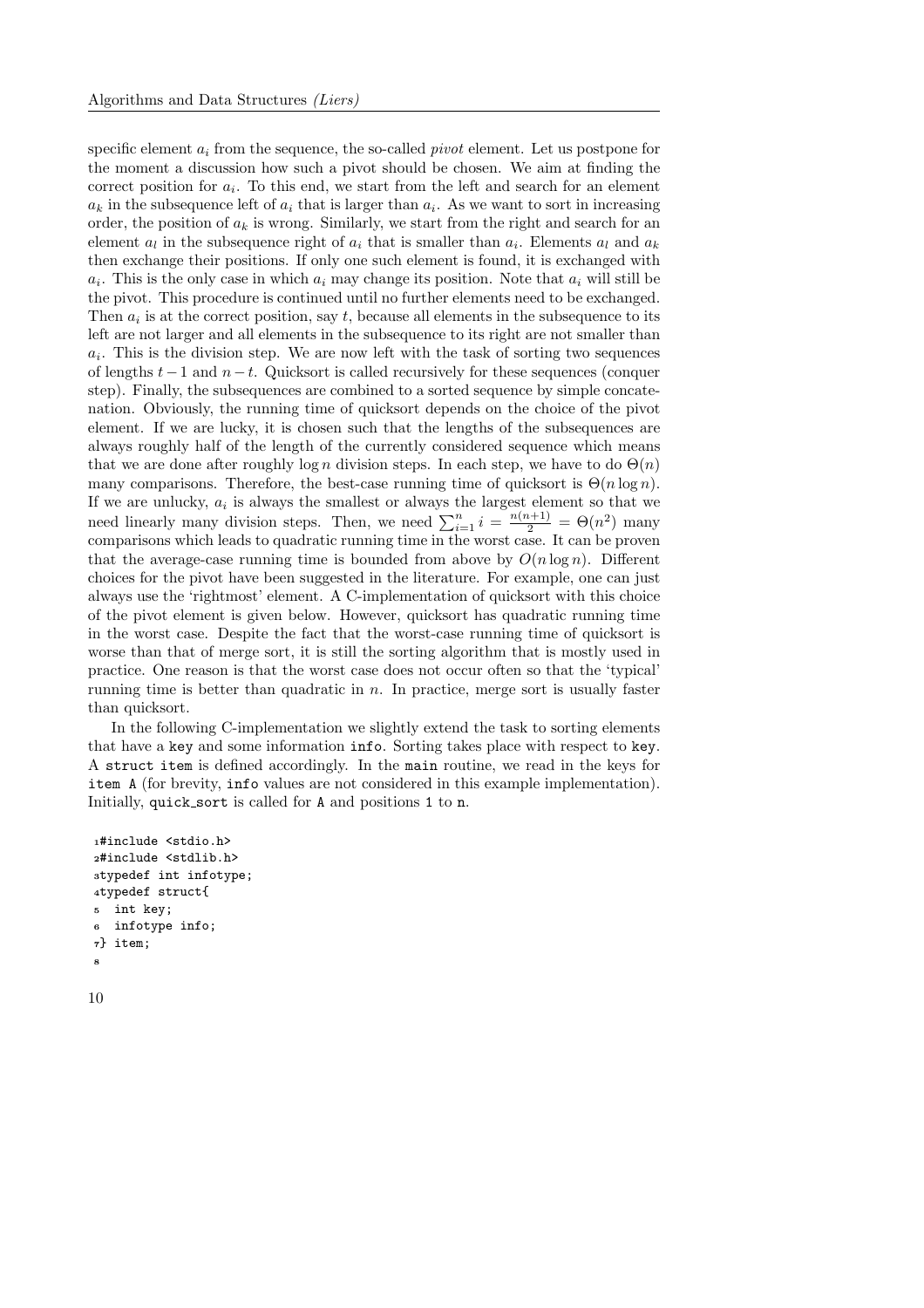```
g_{\text{main}}(10^{15}11 int i,j,n;
12 item *A;
13 scanf("%d",&n);
14 A = (item *) malloc((n+1)*sizeof(item));
15 for (i=1; i<=n; i++) {
16 scanf("%d",&j);
17 A[i].key = j;<br>18 }
18 }
19 \text{ A}[0].key = -1;
20 quick_sort(A,1,n);21 for (i=1; i<=n; i++) printf("%5d",A[i].key);
22 printf("\langle"\rangle;
23 free(A);
24}
```
Next, the implementation of function quick sort is given. In line 8, the pivot element is taken as the rightmost element at position r. While we find elements that need to be exchanged with the pivot element (line 9), we compare the pivot with the elements in the sequence. In line 10, we start with  $i = l$  and increase i until the element at position  $i$  is at least as large as the pivot and thus should exchange position with another element. Similarly, we start in line 11 with  $j = r$  and decrease j until the element at position j is at most as large as the pivot. If position  $i$  is left of j, the corresponding elements exchange position (lines  $12-14$ ). Otherwise, only one element was found that has to be exchanged with the pivot (lines 18–20). The while-loop stops when no further elements need to be exchanged and thus the pivot is at the correct position. Then, quick sort is called recursively for the subsequences  $A[1], \ldots, A[i-1]$  and  $A[i+1], \ldots, A[r]$  in lines 21 and 22.

```
1void quick_sort(item* A, int l, int r)
2{
3 int i,j,pivot;
4 item t;
5 if (r>l) {
6 i = 1 - 1;
7 \quad j = r;s pivot = A[r].key; /* pivot element */
9 while (1) {
10 do i++; while (A[i].key < pivot);
11 do j--; while (A[j].key > pivot);
12 if(i >= j) break; /* i is position of pivot */
13 t = A[i];14 A[i] = A[j];15 A[j] = t;16 }
17 t = A[i];
18 A[i] = A[r];
```

```
11
```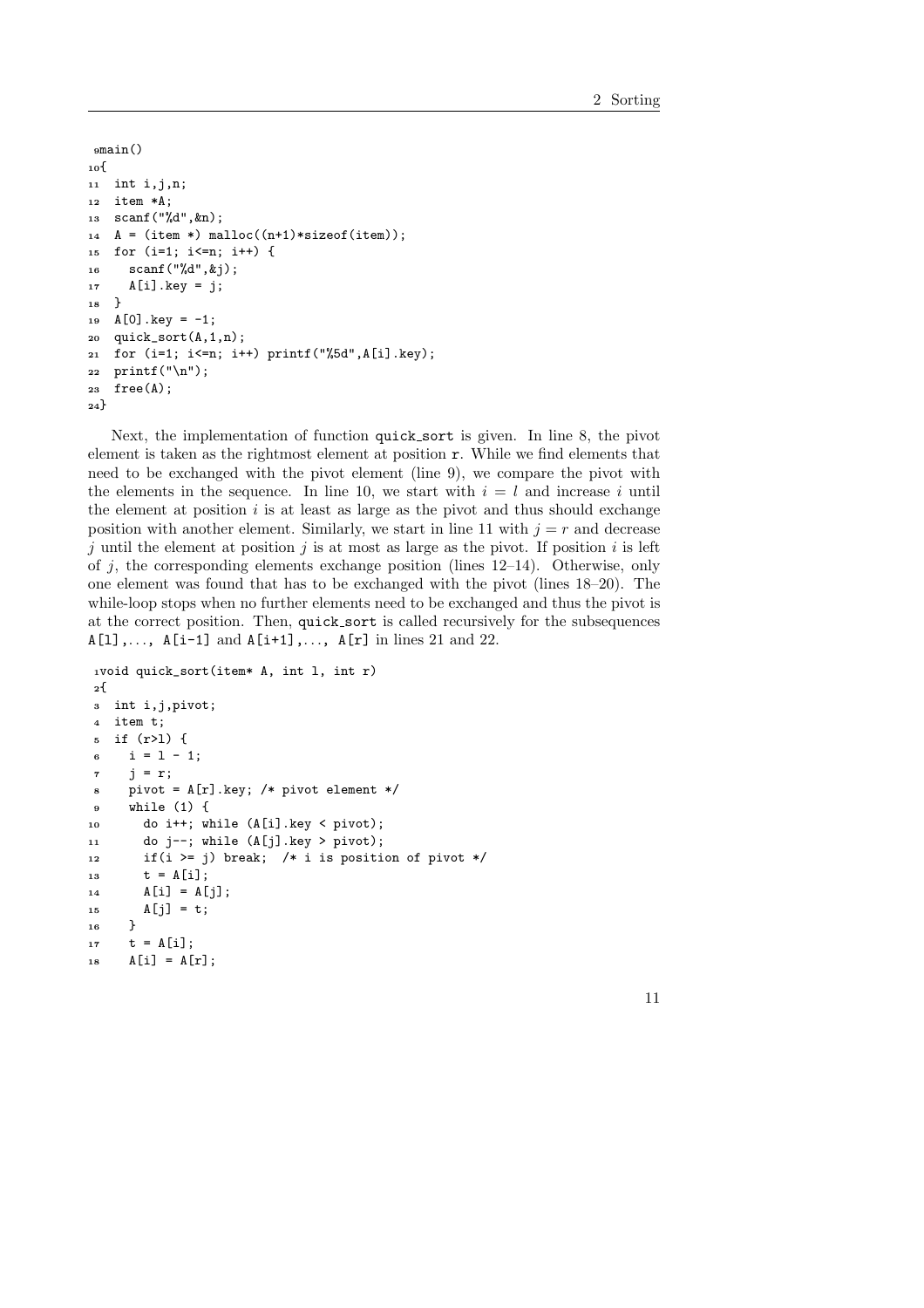```
19 \text{ A}[r] = t;20 quick_sort(A,1,i-1);21 quick_sort(A,i+1,r);
22 \}23}
```
### 2.3 A Lower Bound on the Performance of Sorting Algorithms

The above methods can be applied if we are given the sequence of numbers that needs to be sorted without further information. In case, for example, it is known that the  $n$ numbers are taken from a set of elements with bounded size, there exists algorithms that can sort these sequences in a more efficient way. For example, if it is known that the numbers are taken from the set of  $\{1,\ldots,n^k\}$ , then *bucket sort* can sort them in time  $O(kn)$ . In contrast, for the algorithms considered here, the only information we have is based on comparing the elements' keys.

Suppose we want to design a sorting algorithm that sorts arbitrary sequences of n elements. It is only based on comparing their keys and on moving data records. Considering sequences with pairwise different elements, it can be proven that any sorting algorithm has a running time bounded from below by  $\Omega(n \log n)$ . As we cannot achieve a comparison based-algorithm with better running time than that, merge sort is a sorting algorithm that is asymptotically time-optimal. The same is true for the *heap sort* method that we do not cover in this introductory chapter.

## 3 Select the k-th smallest element

Suppose we want to find the  $k$ -th smallest number in a (potentially unsorted) sequence of numbers. As a special case, if n is odd and  $k = \lfloor \frac{n+1}{2} \rfloor$ , we want to find the median of the sequence. For the special case of determining the minimum (maximum, resp.) element, we simply scan once through the list in linear time, compare the scanned element with the currently smallest (largest, resp.) element and update the latter whenever necessary.

For general values of  $k$ , a straightforward solution for searching the  $k$ -th element in sorted order is: We first sort the n numbers in time  $O(n \log n)$  and then find the  $k$  element. The total running time of this algorithm is bounded by the sorting step and thus needs time  $O(n \log n)$  in the worst case. This approach is a good choice if many selection queries need to be performed as these queries are fast once the sequence is sorted. There exist however also algorithms with linear running time, for example the *median of medians* algorithm. Its general idea is closely related to that of quicksort in the sense that a pivot element is determined, pairs of elements are swapped appropriately and then the problem is solved recursively for a subsequence. The pivot element is determined by dividing the  $n$  elements into groups of five elements each (plus zero to four leftover elements). The elements in each group are sorted and their median is taken. In total, this yields  $\frac{n}{5}$  'median' elements. In this subsequence of medians, the median is determined recursively using the same grouping algorithm.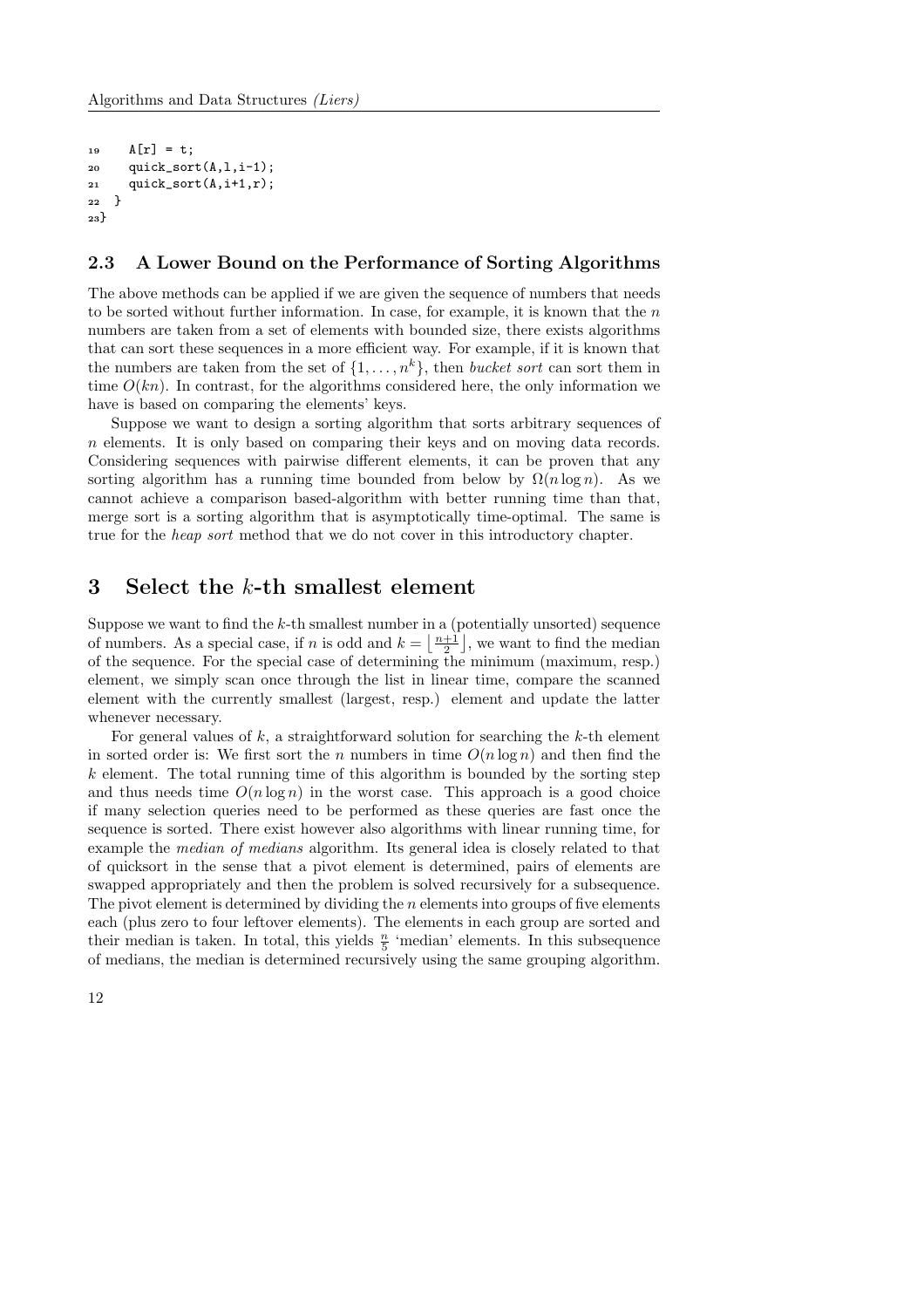The resulting 'median of medians' is taken as pivot element with the same role as in quicksort. The sequence is then divided into two subsequences according to the position of the pivot. The search is continued recursively in the correct subsequence of the two until the position of the pivot is  $k$  and the algorithm stops. It can be proven that the worst-case running time of this algorithm is bounded by  $O(n)$ .

### 4 Binary Search

Suppose we have some sorted sequence at hand and want to know the position of an element with a certain key k. For example, let the keys be  $\langle 1, 3, 3, 7, 9, 15, 27 \rangle$ . Suppose we want to determine the position of an element with key 9. A straightforward lineartime search algorithm would scan each element in the sequence, compare it with the element we search for and stops when either the element we look for has been found or the whole sequence has been scanned without success. If we however know that the sequence is sorted, searching for a specific element can be done more efficently with the divide and conquer principle.

Suppose, for example, we want to find the telephone number of a specific person in a telephone book. Usually, people do a mixture of a divide and conquer method together with a linear search. In fact, if we look for a person with name *Knuth*, we will open the telephone book somewhere in the middle. If the names of the people where we opened start, say, with an *O* instead a *K*, we know we need to search for Knuth further towards the beginning of the boook. If instead they start with, say, an *F*, we need to search further towards the end. If we find that at the beginning of the current page, the names are 'close' to Knuth, we probably continue with a linear search until we find Knuth.

A more formalized search algorithm using divide and conquer, *binary search*, needs only time  $O(\log n)$  in the worst case. We just compare k with the key of the element in the middle of the currently considered sorted sequence. If this key is the one we are searching for, we stop. Otherwise, if the key is smaller than  $k$ , we know we have to search in the subsequence 'left of the middle' that contains the elements with smaller keys. If instead it is larger, the element we look for is in the subsequence right of the middle. We apply the same argument in the corresponding subsequence whose length is half of that of the original one. An implementation of binary search is given next. First, we specify the main function.

Next, the implementation of binary search is given. The middle m of the sequence  $A[1], \ldots, A[r]$  is determined in line 7. If the element at this position is smaller than k (line 8), we continue the search in the subsequence  $A[1], \ldots, A[m-1]$ , otherwise in  $A[\mathbb{m+1}]$ ,...,  $A[\mathbf{r}]$  (line 8 and 9). The search stops either if the element has been found or when the lower index 1 has become at least as large as the upper  $r$  (line 10) which means that  $k$  is not contained in the sequence.

```
1int binary_search(item *A, int l, int r, int k)
2/* searches for position with key k in A[1..r], */
3/* returns 0, if not successful */
```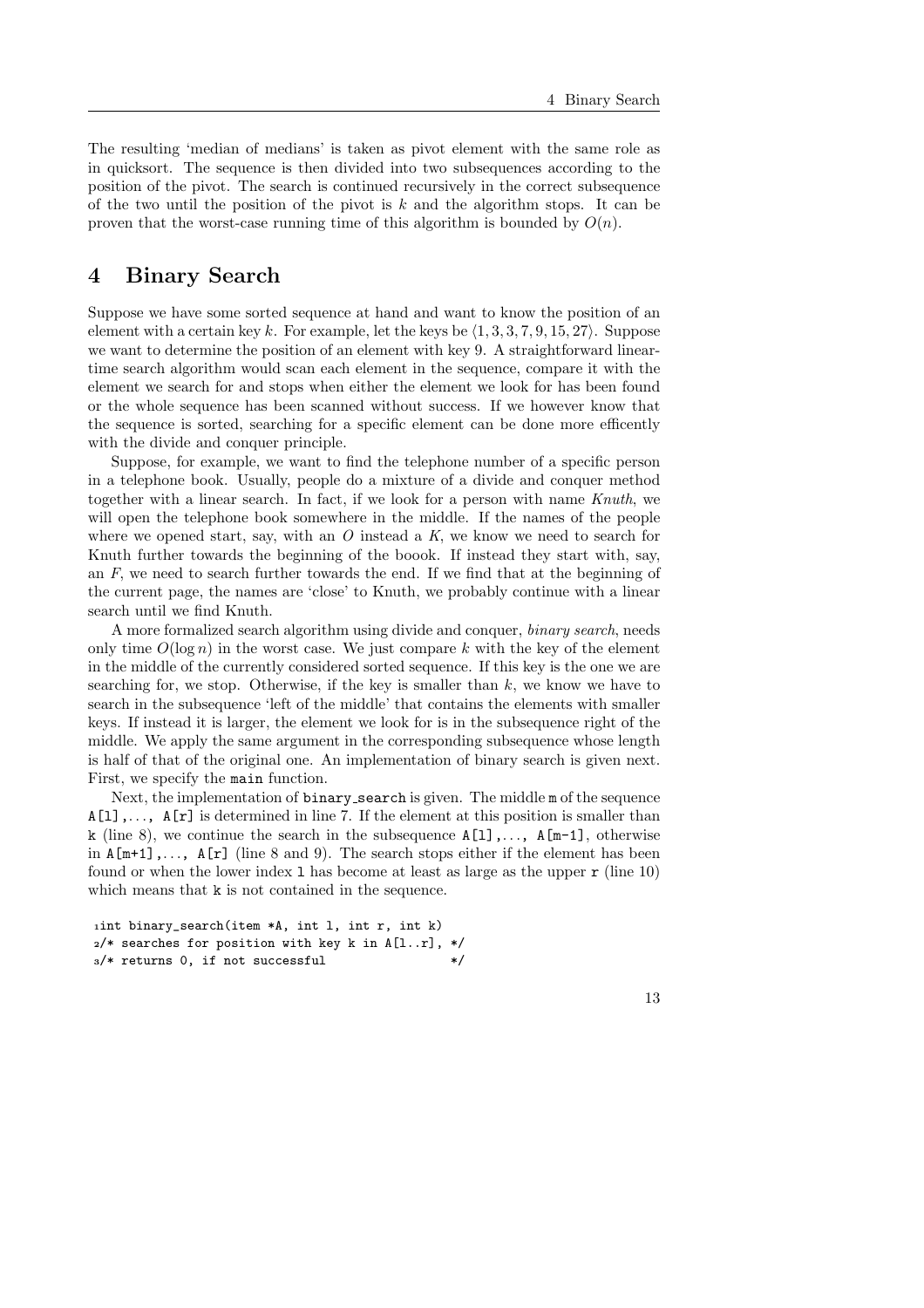```
4{
5 int m;
6 do {
\tau m = 1 + ((r - 1) / 2);
\sin if (k < A[m].key) r = m - 1;
9 \text{ else } 1 = m + 1;
10 } while ((k!=A[m].key) && (l<=r));
11 if (k==A[m].key) return m;
12 else return 0;
13}
```
For simplifying the analysis, we assume that the length of the sequence is a power of two minus 1, i.e., *n* can be written as  $n = 2<sup>r</sup> - 1$  with some appropriately chosen  $r \in \mathbb{N}$ . We need constant time for determining the middle of the sequence and for the decision whether we need to continue the search in the subsequence to the left or in that to the right. In the best case, we immediately find the correct element and thus have a best-case running time of  $\Theta(1)$ . In the worst case, the element we look for is either not contained in the sequence or is only found when the subsequence has length one. Then,  $\log n$  division steps and decisions for the correct subsequences have to be performed. As each of these steps needs constant time, the worst-case running time of binary search is  $\Theta(\log n)$ . (One can show that also the average-case running time is  $\Theta(\log n)$ .)

Example: Binary Search

Consider again the sequence  $\langle 1, 3, 3, 7, 9, 15, 27 \rangle$ . Suppose we want to determine the position of an element with key  $k = 3$ . First, binary search compares the middle element (key equal to 7) with k. As  $k < 7$ , the search continues in the subsequence  $\langle 1, 3, 3 \rangle$ . The middle of this subsequence is then an element we look for and we can stop.

### 5 Elementary Data Structures

Up to now, we have mainly focused on sorting algorithms and their performance. In the given C implementations, the elements were simply stored in arrays of length n. Whereas arrays are well suited for our purposes, it is sometimes necessary to use more involved data structures. As an easy example, suppose we have an application in which we do not know beforehand how many elements we need to store. Or suppose we want to remove an element somewhere in the middle. Of course, when using an array, elements can be deleted from it by shifting all elements further 'right' one position to the left. This however can take long for large  $n$  and many deletion tasks as one deletion operation needs a time that grows linearly with the size of the array, in the worst case. Furthermore, inserting an element into an array usually means to copy the whole array into a new one that is larger. Therefore, more advanced data structures have been introduced that serve different purposes.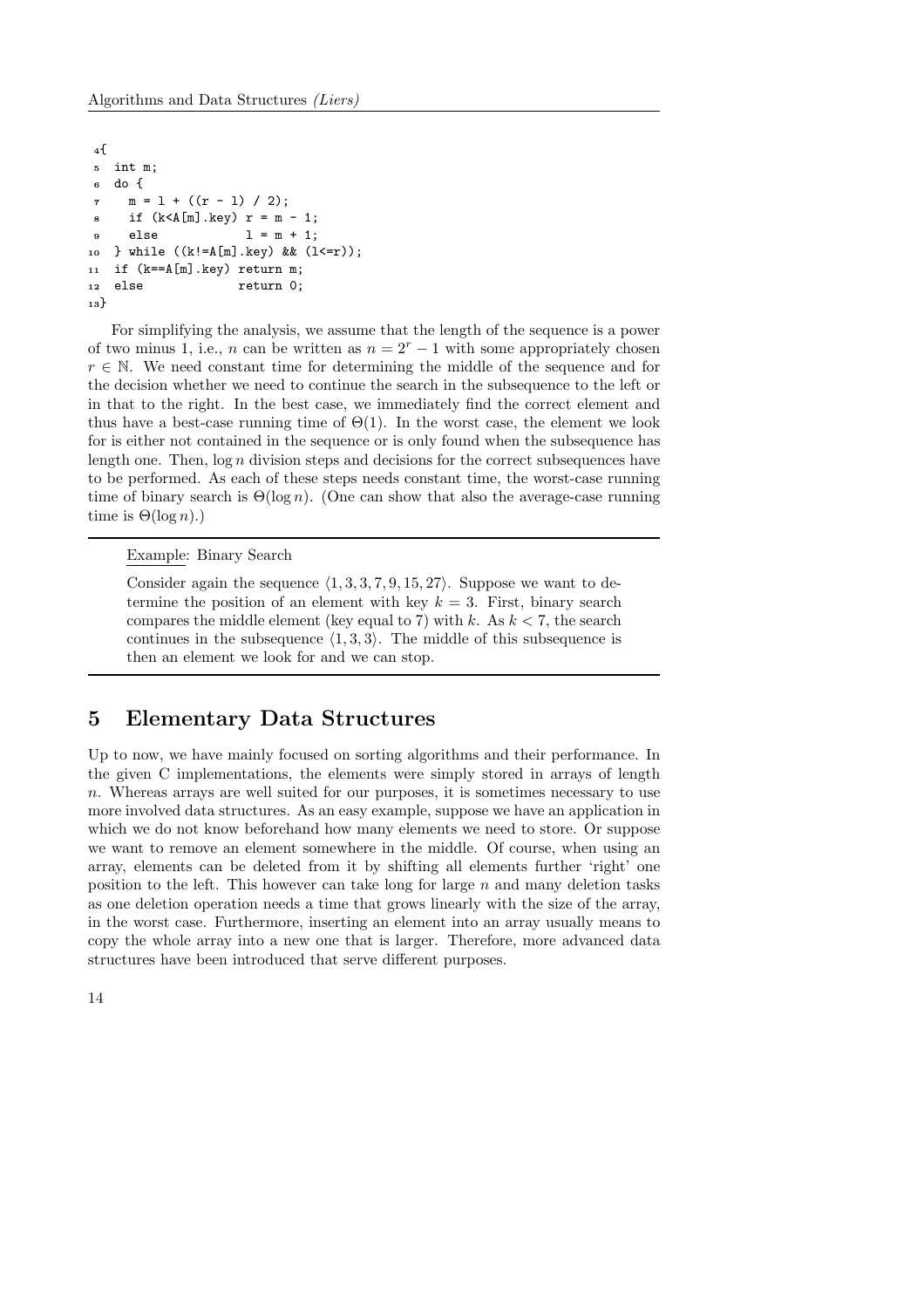

Figure 4: A visualization of a stack.

#### 5.1 Stacks

As an elementary data structure, we introduce a stack. A stack works like an in-tray that people use for incoming mail in the sense that whatever is inserted last is returned first ('last-in first-out' principle), see Figure 4. As elementary operations, a stack has several functions available. The function empty returns 0, if no element is contained in it, and 1 otherwise. Similarly, full also returns a Boolean value. push inserts an element in the stack and pop deletes and returns the element that was inserted last. As elements are only inserted and deleted at one 'end', a stack can easily be implemented with an array of a maximum size that is given by STACKSIZE. Here, elements are inserted and deleted from the 'right'. In the following main function, the stack is initialized (line 12). As an example, some elements are pushed into it and finally removed again (lines 13–19). The last pop operation simply returns a message saying the stack is empty.

```
1#include <stdio.h>
2#include <stdlib.h>
3#define STACKSIZE 4
 4
5typedef struct {
6 int stack[STACKSIZE-1];
7 int stackpointer;
8} Stackstruct;
9
10void stackinit(Stackstruct* s);
11int empty(Stackstruct* s);
12int full(Stackstruct* s);
13void push(Stackstruct* s, int v);
14int pop(Stackstruct* s);
15
16main()
17{
18 Stackstruct s;
19 stackinit(&s);
20 push(&s,1);
21 push(&s,2);
```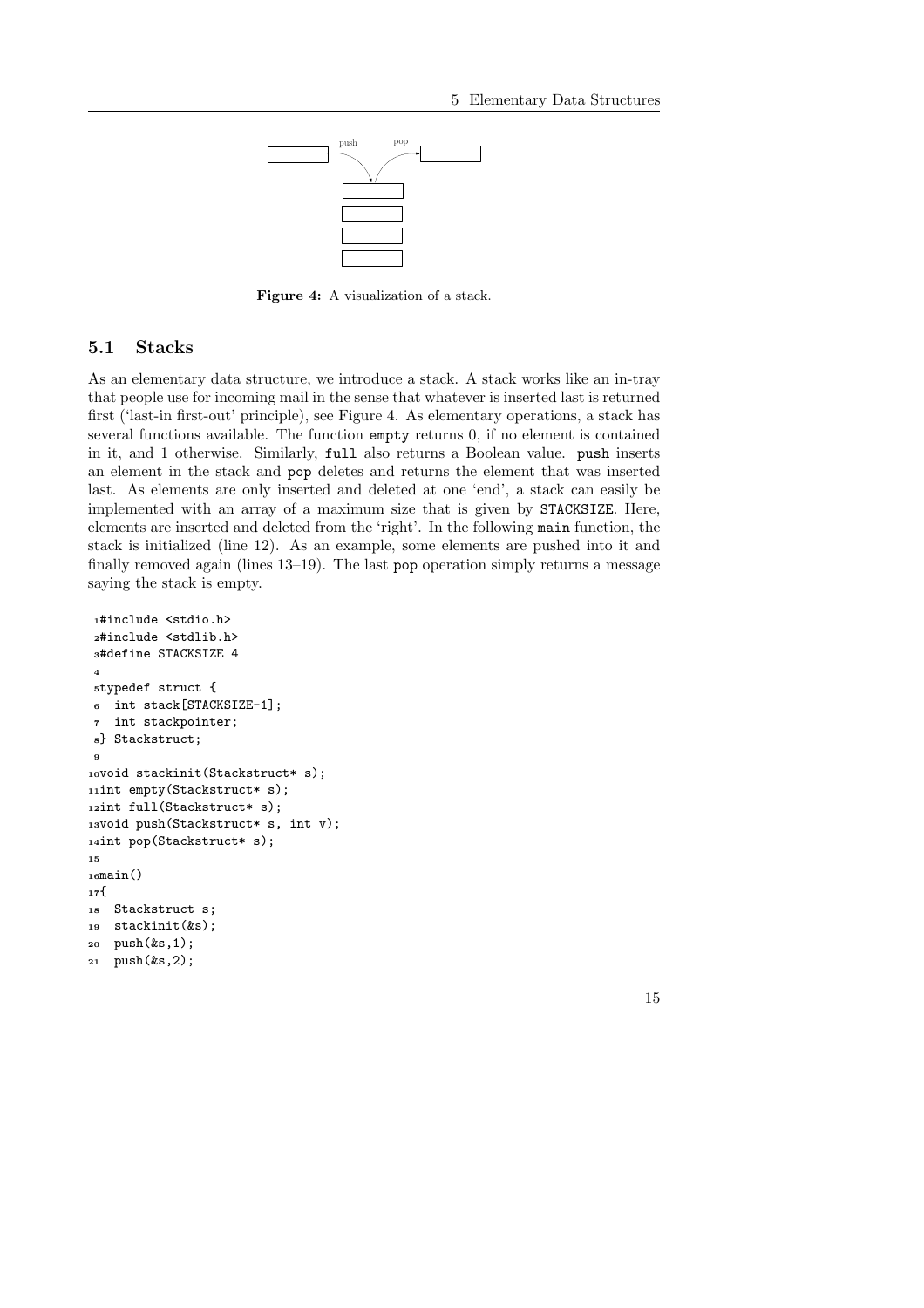```
22 push(ks,3);
23 printf("%d\n",pop(&s));
24 printf("%d\n",pop(&s));
25 printf("%d\n",pop(&s));
26 printf("%d\n",pop(&s));
27}
```
Next, the implementation of the stack functions is given. The variable stackpointer stores the number of elements contained in the stack. In stackinit, this variable is set to zero. In push, an element is inserted in the stack by inserting it into the array at position stackpointer. pop then returns the element at position stackpointer and 'deletes' the popped element by reducing the size of stackpointer by one.

```
1void stackinit(Stackstruct *s)
2{
3 s->stackpointer = 0;
4}
5
6int empty(Stackstruct *s)
7{
8 return (s->stackpointer<=0);
9}
10
11int full(Stackstruct *s)
12{
13 return (s->stackpointer>=STACKSIZE);
14}
15
16void push(Stackstruct *s, int v)
17{
18 if (full(s)) printf("!!! Stack is full !!\n");
19 else {
20 s->stack[s->stackpointer] = v;
21 s->stackpointer++;
22 }
23}
2425int pop(Stackstruct *s)
26{
27 if (empty(s)) {
28 printf("!!! Stack is empty !!!\n");
29 return -1;
30 }
31 else {
32 s->stackpointer--;
33 return s->stack[s->stackpointer];
34 }
35}
```

```
16
```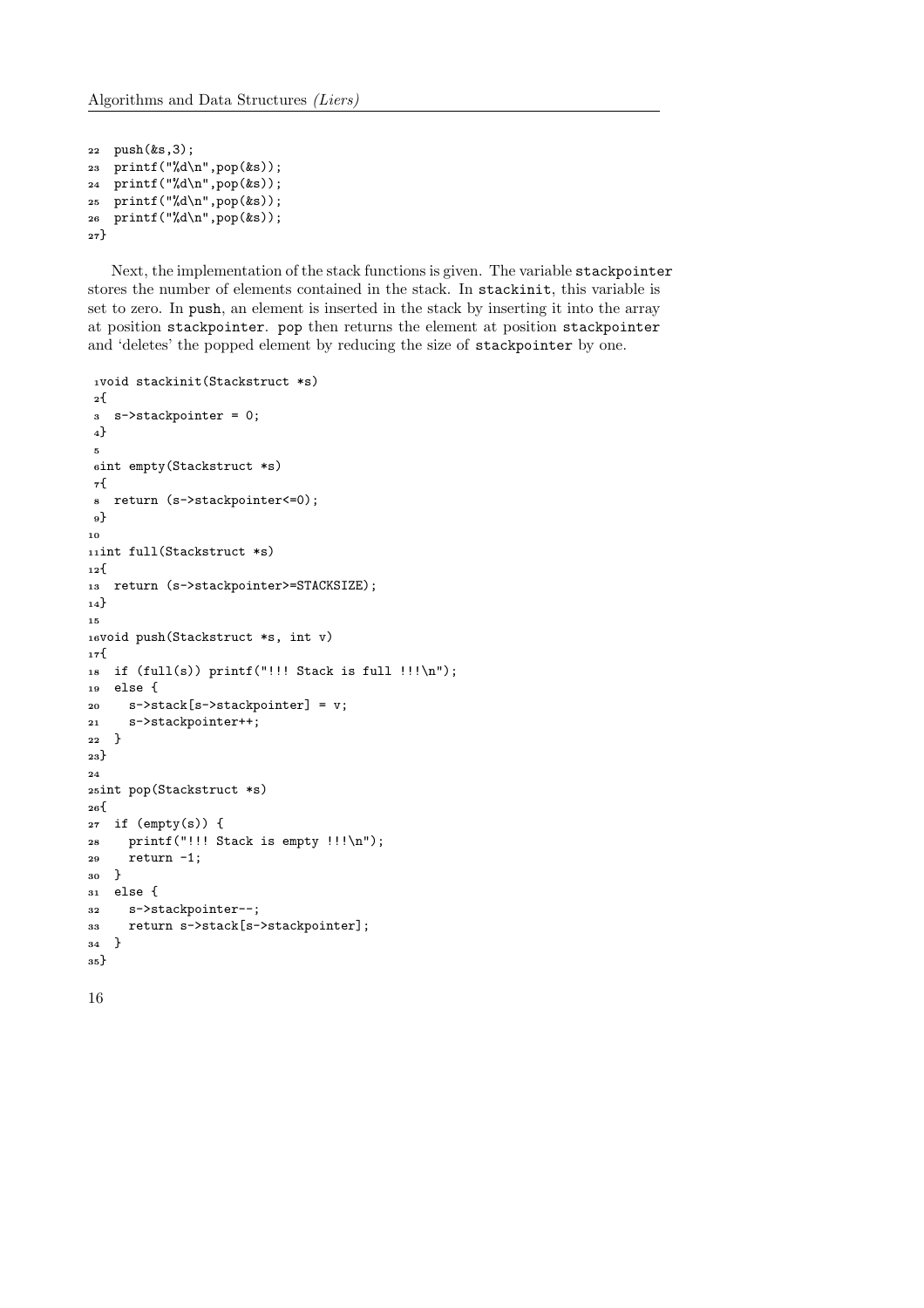

Figure 5: A singly-linked list.



Figure 6: Inserting an item into a singly-linked list.

Stacks are used, for example in modern programming languages. The compilers that translate the source code of a formal language to an executable and languages like Postscript entirely rely on stacks.

### 5.2 Linked Lists

If the number of records that need to be stored is not known beforehand, a *list* can be used. Each record (also called *node*) in the list has a *link* to its successor in the list. (The last element links to a NULL record.) We also save a pointer head to the start of the list. A visualization of such a singly-linked list can be seen in Figure 5. Inserting a record into and deleting a record from the list can then be done in constant time by manipulating the corresponding links. If for each element there is an additional link to the predecessor in the list, we say the list is *doubly-linked*.

The implementation of a node in the list consists of an item as implemented before, together with a link pointer to its successor that is called next.

```
1typedef struct Node_struct {
2 item dat;
3 struct Node_struct *next;
4} Node;
```
If a new item is inserted into the list next to some Node p, we first store it into a new Node that we call  $\mathbf r$ . Then, the successor of  $p$  is  $\mathbf r$  (line 1 in the following source code), and the successor of  $\mathbf r$  is q (line 2). In C, this looks as follows.

```
1 Node *q = p-\text{next};p->next = r;
3 r->next = q;
```
Deleting the node next to p can be performed as follows. We first link p->next to p->next->next, see Figure 6. We then free the memory of p. (Here, we assume we are already given p. In case we instead only know, say, the key of the Node we want to remove, we first need to search for the Node with this key.)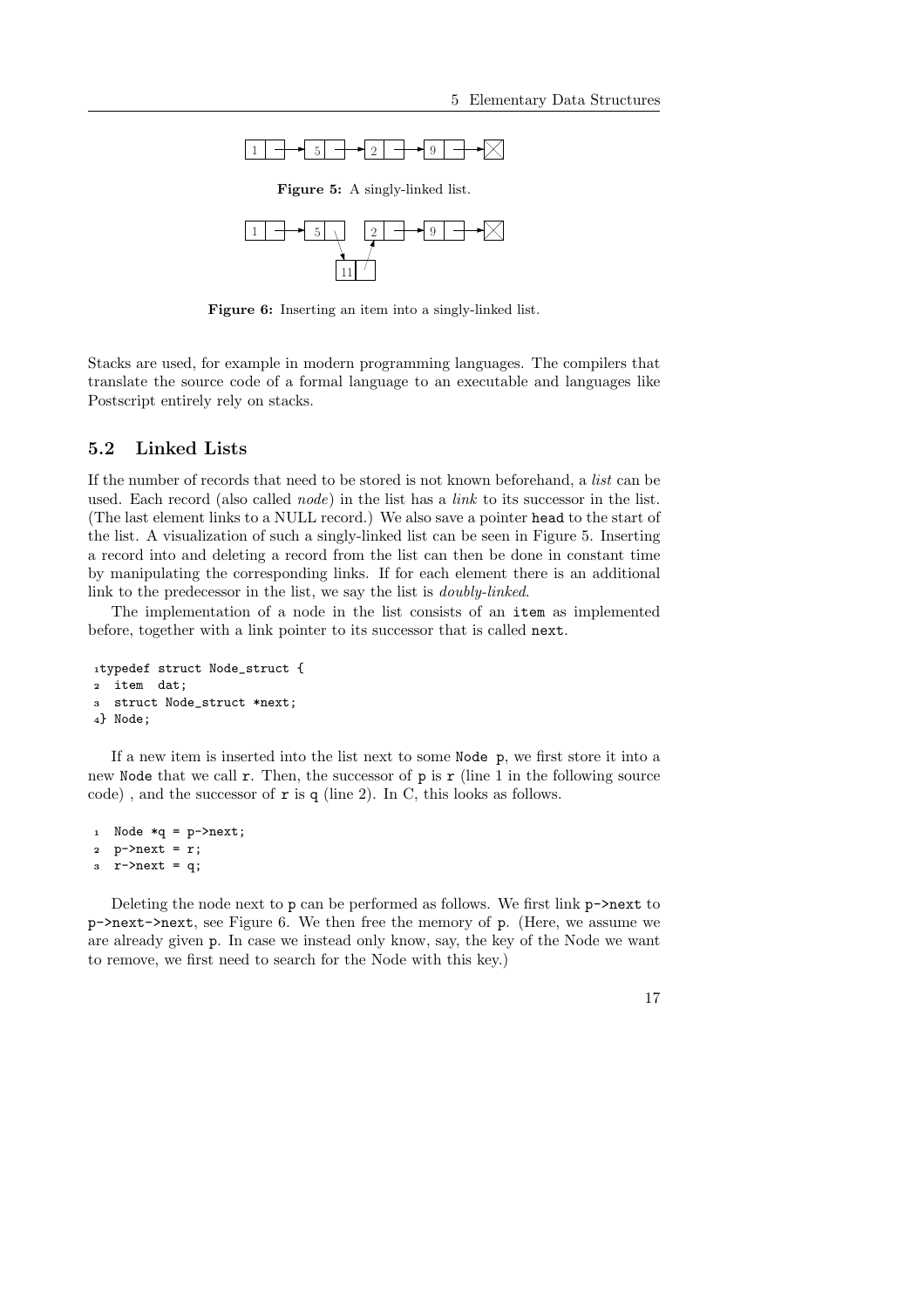

Figure 7: Deleting the node with key 9 from the singly-linked list.

```
1 Node *r = p->next;
```
<sup>2</sup> p->next = p->next->next;

```
3 free(r);
```
Finally, we want to search for a specific item x in the list. This can easily be done with a while-loop that starts at the beginning of the list and continues comparing the nodes in the list with the element. While the correct element has not been found, the next element is considered.

```
1 Node *pos = head;
```
- <sup>2</sup> while (pos != NULL && pos->next->dat.key != x.key ) pos = pos->next;
- <sup>3</sup> return pos;

Other advanced data structures exists, for example *queues*, *priority queues*, and *heaps*. For each application, a different data structure might work best. Therefore, one first specifies the necessary functionality and then decides which data structure serves the needs. Here, let us briefly compare an array with a singly-linked linear list. When using an array A, accessing an element at a certain position i can be done in constant time by accessing A[i]. In contrast, a list does not have indices, and indexing takes  $O(n)$ . Inserting an element in an array or deleting it needs time  $O(n)$ as discussed above, whereas it takes constant time in a linked list if inserted at the beginning or at the end. If the node is not known next to which it has to be inserted, insertion takes the time for searching the corresponding node plus constant time for manipulating the links. Thus, depending on the application, a list can be suited better than an array or vice versa. The sorting algorithms that we have introduced earlier make frequent use of accessing elements at certain positions. Here, an array is suited better than a list.

### 5.3 Graphs, Trees, and Binary Search Trees

A graph is a tuple  $G = (V, E)$  with a set of vertices V and a set of edges  $E \subseteq V \times V$ . An edge e (also denoted by its endpoints  $(u, v)$ ) can have a weight  $w_e \in \mathbb{R}$ . Then the graph is called weighted. Graphs are used to represent elements (vertices) with pairwise relations (edges). For example, the street map of Germany can be represented by vertices for each city and an edge between each pair of cities. The edge weights denote the travel distance between the corresponding cities. A task could then be, for example, to determine the shortest travel distance between Oldenburg and Cologne. A sequence of vertices  $v_1, \ldots, v_p$  in which subsequent vertices are connected by an edge is called a *path*. If  $v_1 = v_p$ , we say the path is a *cycle*. A graph is called *connected*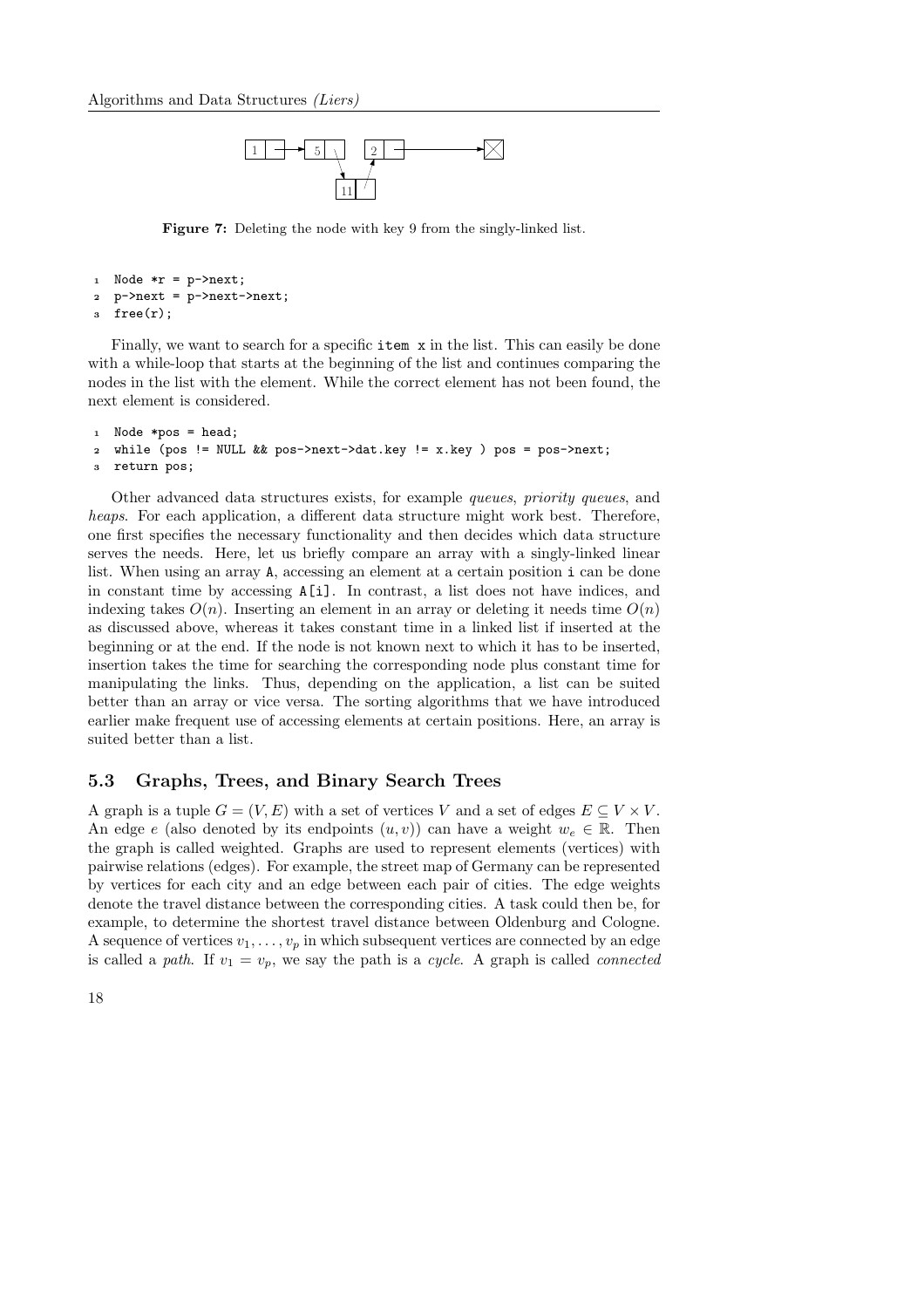19



Figure 8: A binary tree.

if for any pair of vertices there exists a path in  $G$  between them. A connected graph without cycles is called a *tree*. A *rooted tree* is a special tree in which a specific vertex r is called the *root*. A vertex  $u$  is a *child* of another vertex  $v$  if  $u$  is a direct successor of v on a path from the root. Then, u is the *parent* vertex. A vertex without a child is called *leaf*. A *binary tree* is a tree in which each vertex has at most two child vertices. An example can be seen in Figure 8. A *binary search tree* is a special binary tree. Here, the children of a vertex can uniquely be assigned to be either a 'left' or a 'right' child. Left children have keys that are at most as large as that of their parents, whereas the keys of the right children are at least as large as that of their parents. The left and the right subtrees themselves are also binary search trees. Thus, in an implementation, a vertex is specified by a pointer to the parent, a pointer to the leftchild and a pointer to the rightchild. Depending on the situation, some of these pointers may be NULL. For example, a parent vertex can have only one child vertex and the parent of the root vertex is a NULL pointer.

```
1typedef int infotype;
2
3typedef struct vertex_struct {
4 int key;
  infotype info;
  struct vertex_struct *parent;
  struct vertex_struct *leftchild;
  struct vertex_struct *rightchild;
9} vertex;
```
For inserting a new vertex q into the binary tree, we first need to determine a position where q can be inserted such that the resulting tree is still a binary search tree. Then, q is inserted. In the source code that follows next, we start a path at the root vertex. As long as we have not encountered a leaf vertex, we continue the path in the left subtree if the key of q is smaller than that of the considered vertex, otherwise in the right subtree (lines  $7 - 10$ ). Then we have found the vertex r whose child can be q. We insert q by saying that its parent is r (line 12). If q is the first vertex to be inserted, it becomes the root (line 13). Otherwise, depending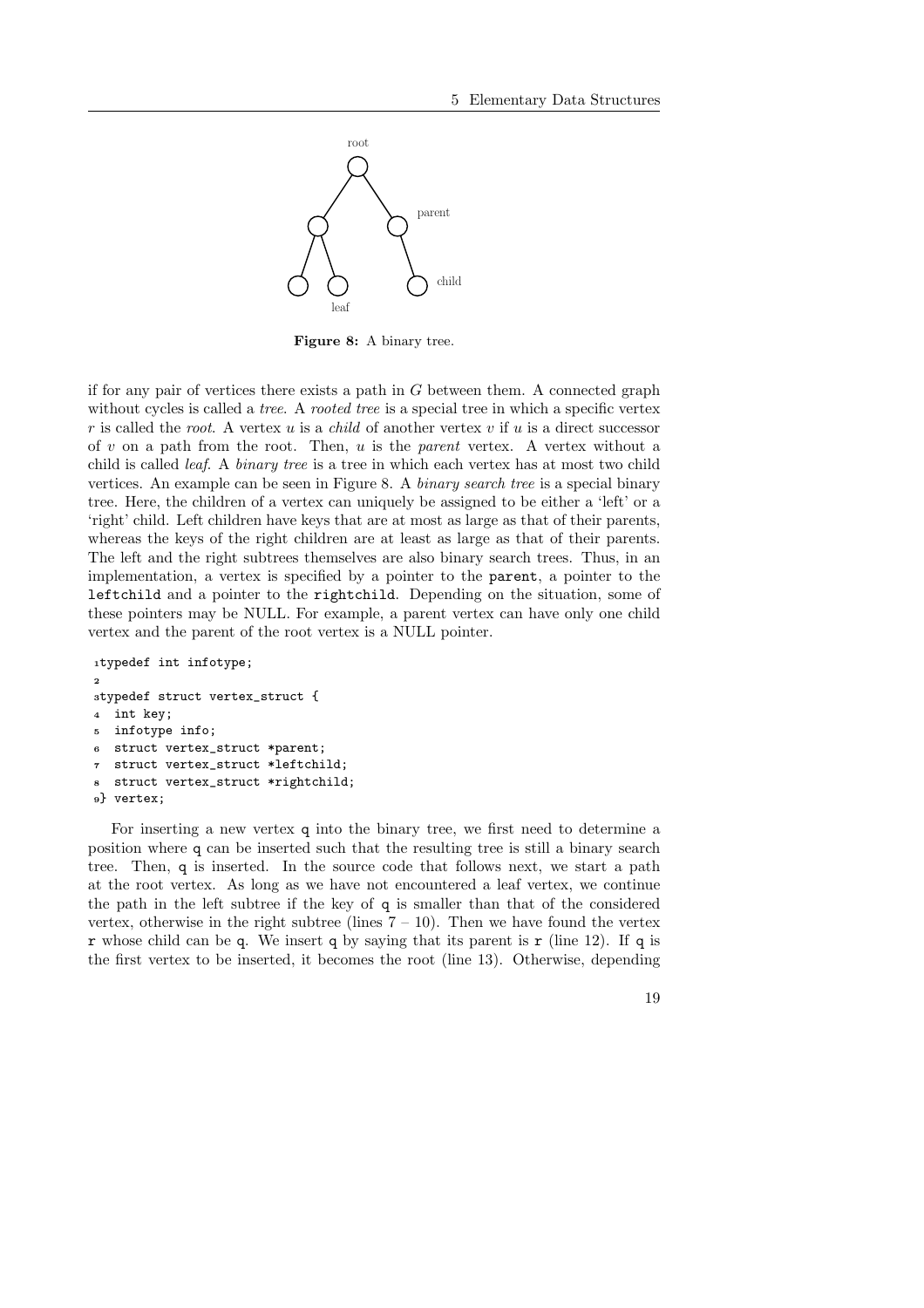

Figure 9: A binary search tree. The vertex labels are keys.

on the value of its key,  $q$  is either in the left or in the right subtree of  $r$  (line 14).

Example: Binary Search Tree

Suppose we want to insert a vertex with key 13 into the following binary search tree. As the root has a larger key, we follow the left subtree and reach the vertex with key 10. We continue in the right subtree and reach vertex 12. Finally, a vertex with key 13 is inserted as its right child.

```
1/* insert *q in tree with root **root */
2{
3 /*search where the vertex can be inserted */
4 vertex *p, *r;
5 r = NULL;6 p = *root;
7 while (p!=NULL) {
     r = p;9 if (q->key < p->key) p = p->leftchild; else p = p->rightchild;
10 }
11 /* insert the vertex */
12 q->parent = r;
13 q->leftchild = NULL;
14 q->rightchild = NULL;
15 if (r == NULL) * root = q;16 else if (q-\lambda key < r-\lambda key) r-\lambdaleftchild = q; else r-\lambdarightchild = q;
```
Searching for a vertex in the tree with a specific key k is also simple. We start at the root and continue going to child vertices. Whenever we consider a new vertex, we compare its key with k. If k is smaller than that of the current vertex, we continue the search at leftchild, otherwise at rightchild.

<sup>1</sup>vertex\* search(vertex \*p, int k)  $2^{5}$  $\text{3}$  while ( (p != NULL) && (p->key != k) ) 20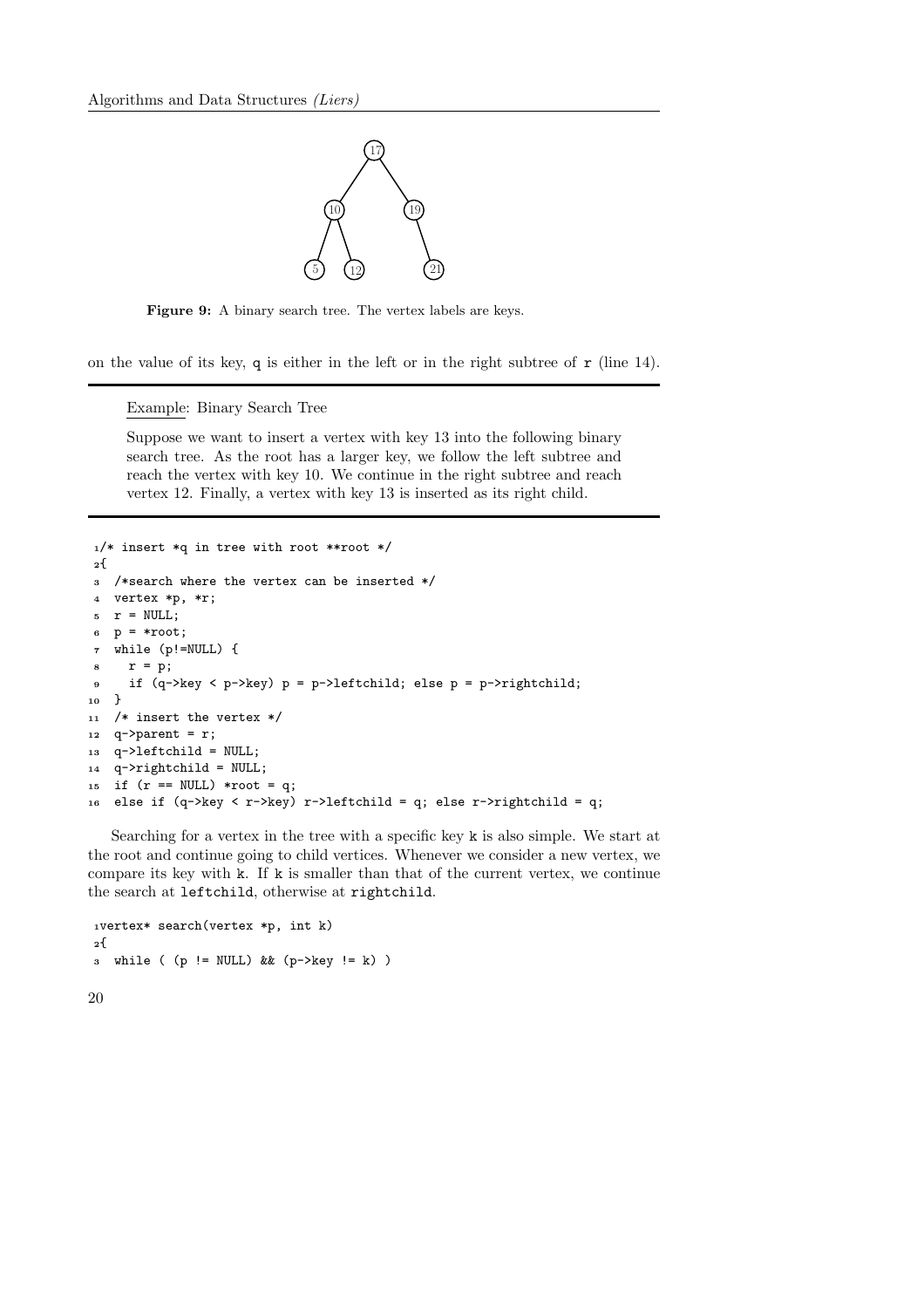```
4 if (k < p->key) p = p->leftchild; else p = p->rightchild;
5 return p;
\mathbf{a}
```
The search for the element with minimum (maximum, resp.) key can then be performed by starting a path from the root, ending at the 'leftmost' ('rightmost', resp.) leaf. In source code, the search for the minimum looks as follows.

```
1vertex* minimum(vertex *p)
2{
3 while (p->leftchild != NULL) p = p->leftchild;
4 return p;
5}
```
# 6 Advanced Programming

In practice, it is of utmost importance to have fast algorithms with good worst-case performance at hand. Additionally, they need to be implemented efficiently. Furthermore, a careful documentation of the source code is indispensable for debugging and maintaining purposes.

Elementary algorithms and data structures such as those introduced in this chapter are used quite often in larger software projects. Both from a performance and from a software-reusability point of view, they are often not implemented by the programmer. Instead, fast implementations are used that are available in software libraries. The standard C library stdlib implements, among other things, different input and output methods, mathematical functions, quicksort and binary search. For data structures and algorithms,  $(C++)$  libraries such as LEDA [6], boost[2], or OGDF[4] exist. For linear algebra functions, the libraries BLAS[1] and LAPACK[3] can be used.

# Acknowledgments

Financial support by the DFG is acknowledged through project Li1675/1. The author is grateful to Michael Jünger for providing C implementations of the presented algorithms and some variants of implementations for the presented data structures. Thanks to Gregor Pardella and Andreas Schmutzer for critically reading this manuscript.

### 6.1 References

# References

- [1] Blas (basic linear algebra subprograms). http://www.netlib.org/blas/.
- [2] boost c++ libraries. http://www.boost.org/.